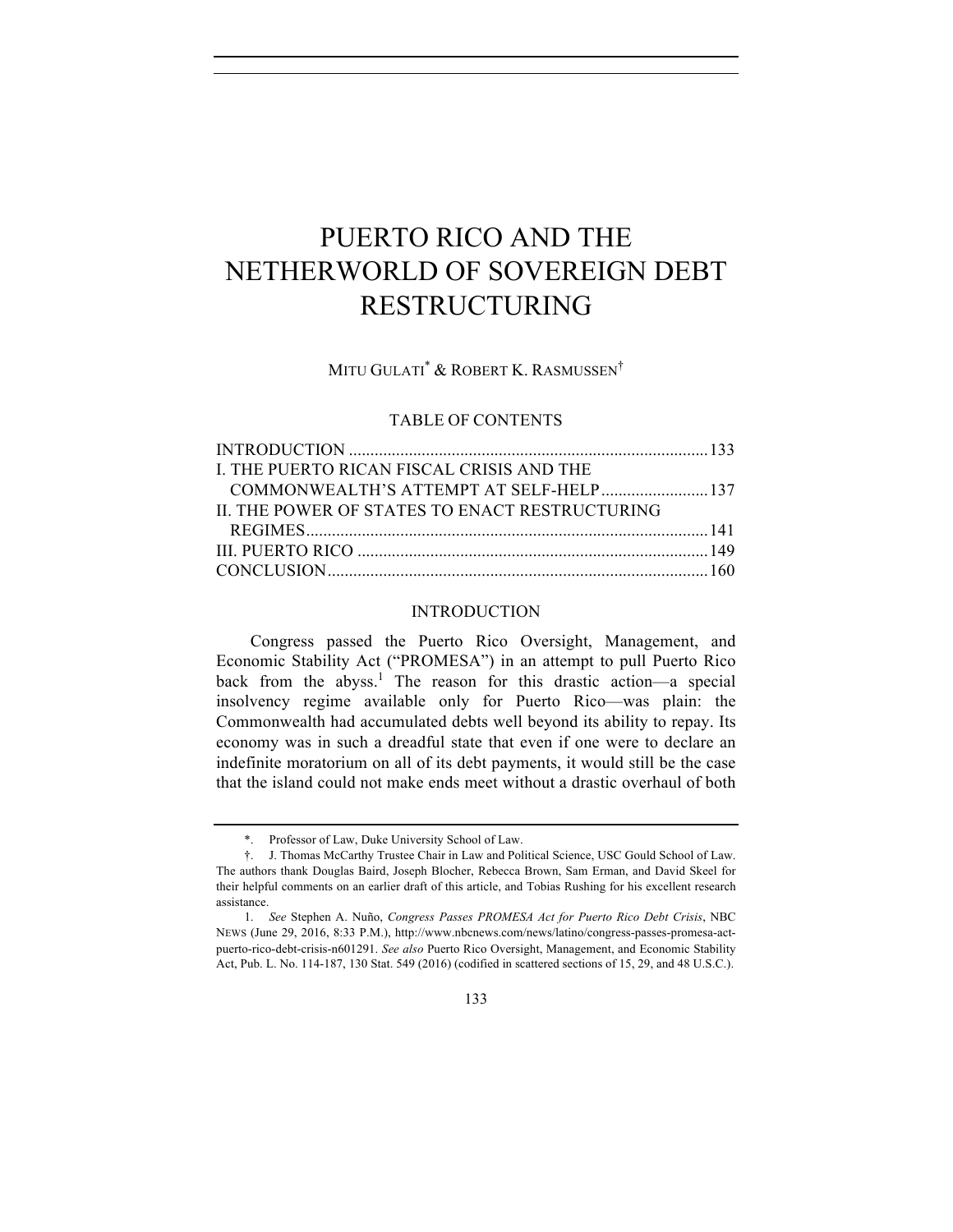its operations and its finances.<sup>2</sup> Yet prior to congressional action there was no moratorium. The island's creditors were demanding money, and the government's cash reserves were nearing depletion. Disaster seemed imminent.<sup>3</sup>

Congress provided a glimmer of hope to the American citizens of Puerto Rico. PROMESA, at least temporarily, put a halt to the creditors' collection efforts. It also created a proceeding that in essence replicates Chapter 9 of the Bankruptcy Code for the Commonwealth, as well as an alternative path relying on consensual restructuring coupled with the power to bind holdout creditors.<sup>4</sup> Puerto Rico gained two options that it lacked prior to the legislation's passage. But the price for these protections was steep. A control board was put in place that effectively took over control of the territory's finances and the conduct of any insolvency proceedings.<sup>5</sup> The members of this board were appointed by elected officials in Washington.<sup>6</sup> The elected government of Puerto Rico had no right to appoint or veto any members. Given potential constitutional infirmities with the control board, it remains to be seen whether this last-minute action is sufficient to save the island from total financial collapse.<sup>7</sup>

7. *See* Blocher & Gualti, *supra* note 6.

<sup>2.</sup> For analyses of Puerto Rico's fiscal and operational problems, see generally Robert K. Rasmussen, *Puerto Rico: Of Capital Structures, Control Rights and Liquidity*, 11 CAP. MARKETS L.J. 228 (2016); ANNE O. KRUEGER, RANJIT TEJA & ANDREW WOLFE, PUERTO RICO—A WAY FORWARD (2015), http://www.bgfpr.com/documents/PuertoRicoAWayForward.pdf.

<sup>3.</sup> For an account of the evolution of the crisis, leading up to and including the passage of PROMESA, see Mary Williams Walsh, *How Puerto Rico Is Grappling with a Debt Crisis*, N.Y. TIMES (May 16, 2017), https://nyti.ms/2ro6b37.

<sup>4.</sup> Title III of PROMESA contains a judicially supervised restructuring mechanism, similar in many ways to Chapter 9. *See* Puerto Rico Oversight, Management, and Economic Stability Act, §§ 301–317. Title VI, in contrast, in effect inserts collective action clauses into Puerto Rico's sovereign bonds. *See id.* §§ 401–413. The granting of choice of which path to proceed under echoes the debates in the sovereign debt literature over whether sovereign distress is better handled through a sovereign debt restructuring mechanism or collective action clauses placed in the debt instruments. *Compare* ANNE O. KRUEGER, INT'L MONETARY FUND, A NEW APPROACH TO SOVEREIGN DEBT RESTRUCTURING 4–10 (2002), *with* John B. Taylor, Under Sec'y of Treasury for Int'l Aff., Sovereign Debt Restructuring: A US Perspective, Speech at the Conference "Sovereign Debt Workouts: Hopes and Hazards," Institute for International Economics (Apr. 2, 2002), http://www.iie.com/publications/ papers/Taylor0402.htm.

<sup>5.</sup> Jackie Calmes, *Puerto Rico Relief Measure Clears Senate, Goes to Obama*, N.Y. TIMES (June 29, 2016), https://nyti.ms/2oh1iaH.

<sup>6.</sup> Creditor groups, seeking to enhance their chances for recovery on the bonds that they purchased, have argued that this method of filling the board violates the Appointments Clause. *See* Joseph Blocher & Mitu Gulati, *Puerto Rico's Colonial Status Hinges on a New York Hedge Fund's Greed*, HILL (Nov. 25, 2017, 10:00 A.M.), http://thehill.com/opinion/finance/361775-puerto-ricoscolonial-status-hinges-on-a-new-york-hedge-funds-greed; Mary Williams Walsh, *Hedge Fund Sues to*  Have Puerto Rico's Bankruptcy Case Thrown Out, N.Y. TIMES: DEALBOOK (Aug. 7, 2017), https://nyti.ms/2uAgQc4.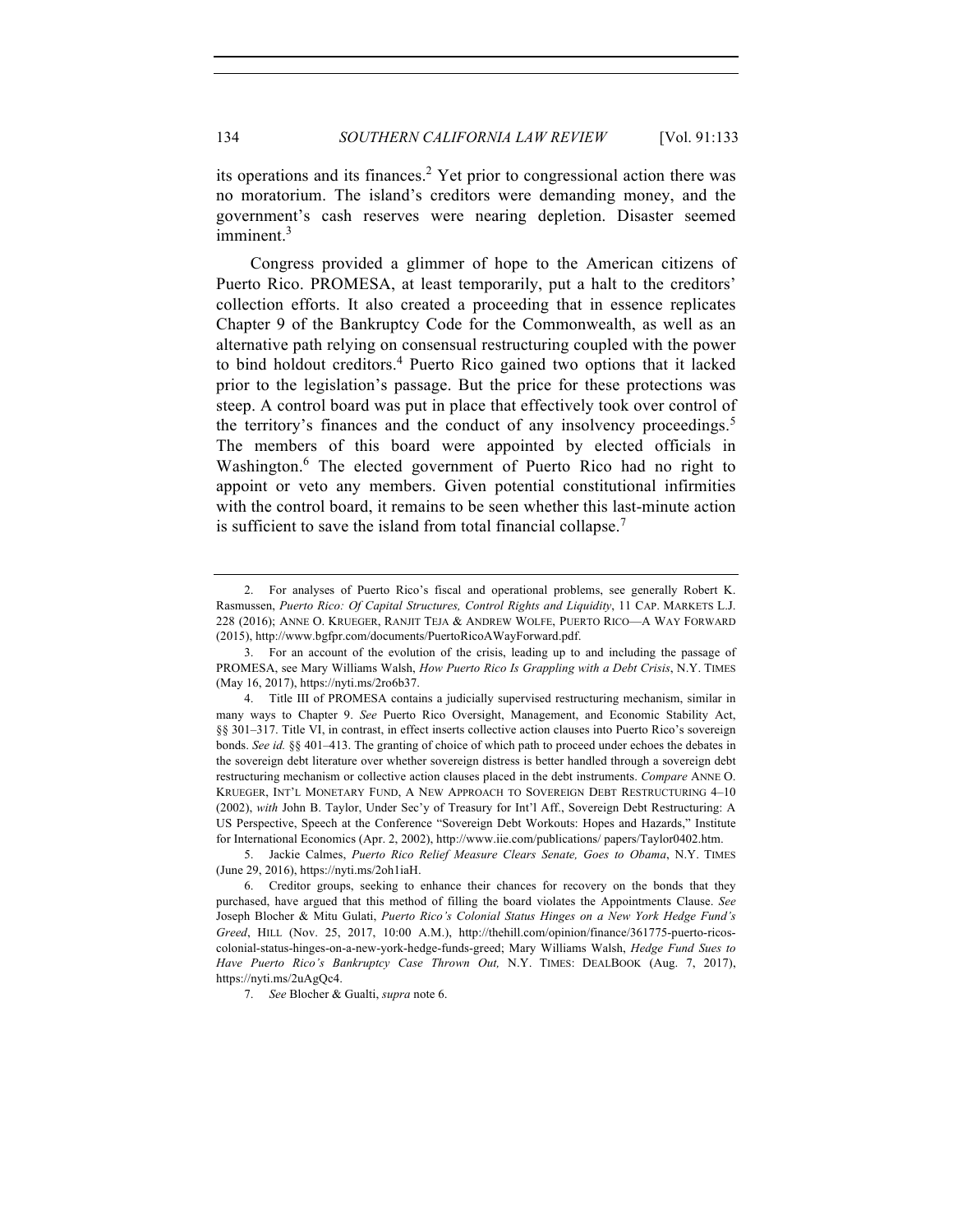#### 2017] *SOVEREIGN DEBT RESTRUCTURING* 135

We here are interested in a different type of abyss than the one that spurred Congress to act. Prior to the passage and signing of PROMESA, Puerto Rico inhabited a netherworld of debt adjustment. In *Puerto Rico v. Franklin California Tax-Free Trust*, the U.S. Supreme Court held that the Bankruptcy Code provided no relief for Puerto Rico or its municipalities and at the same time precluded Puerto Rico from enacting an insolvency regime of its own.<sup>8</sup> The Commonwealth could neither repair to federal law to restructure some of the debts plaguing it nor could it enact legislation to address the fiscal crisis. In essence, Puerto Rico was faced with crushing debt and no mechanism to take action, other than attempts to have bondholders voluntarily agree to haircuts (something that bondholders are loath to do). Puerto Rico gamely undertook such efforts for some of its debt, but while these attempts may have shown glimmers of optimism to some, each of them eventually fell apart.<sup>9</sup> Not a single group of creditors was willing to restructure its debt to a sustainable level. Puerto Rico was in fiscal purgatory.

While the issue was not before the Supreme Court in *Franklin*, we want to explore whether the Constitution allows Congress to put Puerto Rico into such a bind. Can it take away a government's power to enact a restructuring regime and put nothing in its place? Put in contractual terms, do the implicit terms of the deal struck between Puerto Rico and the U.S. federal government when Puerto Rico transitioned from the status of a colony to a "freely associated state" in  $1952^{10}$  allow Congress to eliminate in full Puerto Rico's ability to restructure the debt of its municipalities? This question encompasses both the situation that existed in Puerto Rico prior to the enactment of PROMESA and the potential lacuna that could arise should a state enact a restructuring law for its own debts and Congress

<sup>8.</sup> Puerto Rico v. Franklin Cal. Tax-Free Tr., 136 S. Ct. 1938, 1948–49 (2016).

<sup>9.</sup> *See, e.g.,* Michael Corkery, *Let Us Help You, Hedge Funds Tell Puerto Rico*, N.Y. TIMES: DEALBOOK (Sept. 12, 2014, 11:05 A.M.), https://nyti.ms/2m4CqBU; Mary Williams Walsh, *Puerto Rico Postpones Debt Plan*, N.Y. TIMES: DEALBOOK (Aug. 30, 2015), https://nyti.ms/2hHzAGd.

<sup>10.</sup> *See* Chimène I. Keitner, *From Conquest to Consent: Puerto Rico and the Prospect of Genuine Free Association*, *in* RECONSIDERING THE *INSULAR CASES*: THE PAST AND FUTURE OF THE AMERICAN EMPIRE 77, 87–89 (Gerald L. Neuman & Tomiko Brown-Nagin eds., 2015). Some skeptics view Puerto Rico as still being essentially in a colonial vassal state, where Congress rules by fiat. *See* Mary Williams Walsh, *Puerto Rico Debt Relief Law Stirs Colonial Resentment*, N.Y. TIMES DEALBOOK (June 30, 2016), https://nyti.ms/2jNQLSk. But such a status would be fundamentally inconsistent with the modern state of international law, which no longer countenances empires and colonies. *See* Joseph Blocher & Mitu Gulati, *Forced Secessions*, 80 LAW & CONTEMP. PROBS. 215, 225–26 & n.60 (2017); Joseph Blocher & Mitu Gulati, *Puerto Rico and the Right of Accession*, YALE J. INT'L L. (forthcoming 2018) (manuscript at 7), https://papers.ssrn.com/sol3/papers.cfm?abstract\_id= 2988102.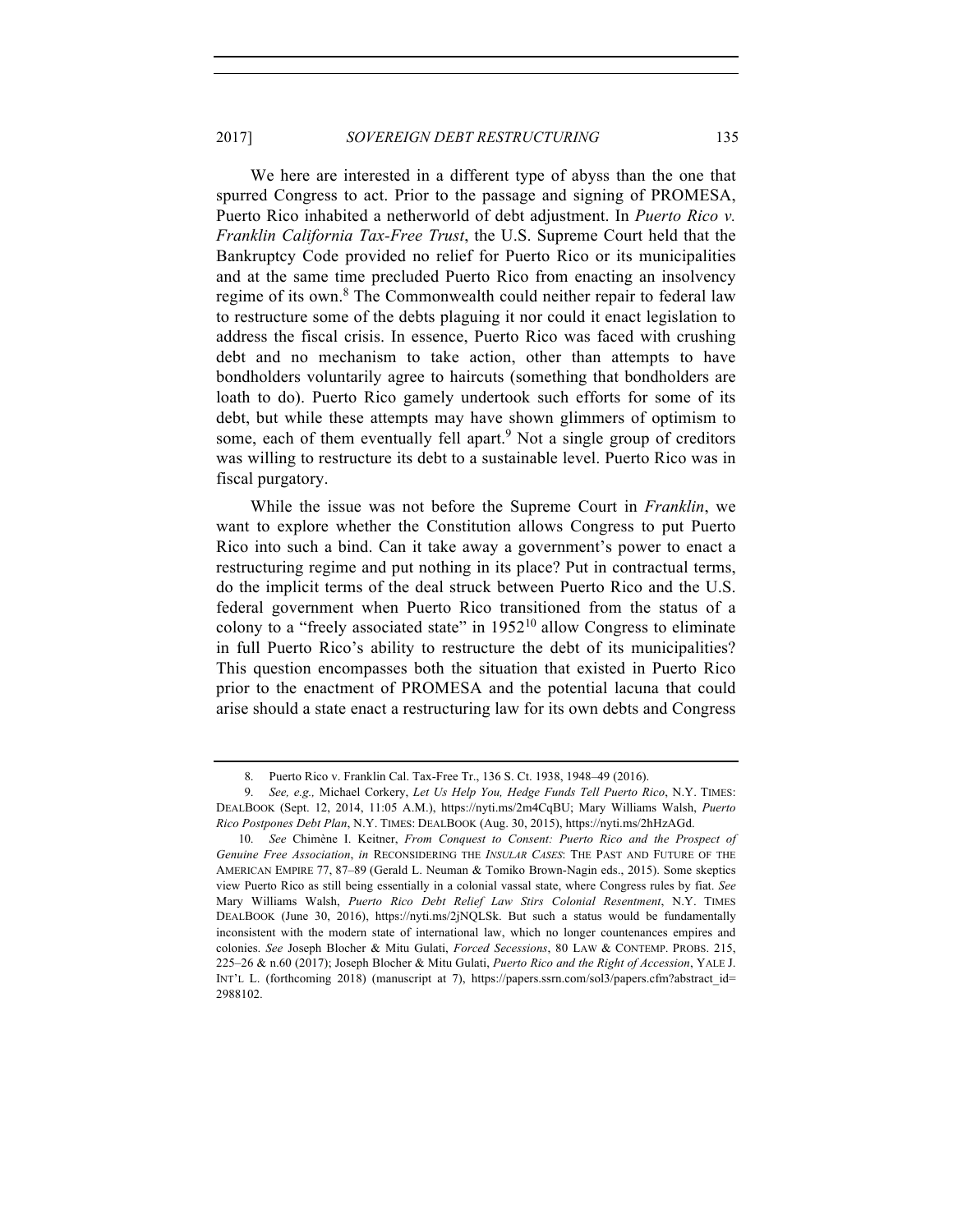136 *SOUTHERN CALIFORNIA LAW REVIEW* [Vol. 91:133

seek to void such action.<sup>11</sup> We submit that the answer is no.

Our analysis proceeds in three parts. In the first, we describe the financial situation facing Puerto Rico, its attempts to address that situation, and the Supreme Court's recent decision in *Franklin*. This articulation of the problem highlights the ills that can occur when a sovereign entity has the power to issue debt but lacks a means for resolving financial distress. We then ask the question of whether, when it comes to states, the allocation of authority between them and the federal government would allow Congress to put *them* in such an untenable situation. States under our federal system retain core functions. The power to issue and restructure debts, we submit, resides in this core. Indeed, prior Supreme Court precedent holds that the power to issue debt necessarily includes the power to create a mechanism for restructuring that debt. We argue that while Congress can adjust this power by replacing a state's scheme with one of its own, it cannot, consistent with federalism, prohibit state action while putting nothing in its place.

We then turn our attention to Puerto Rico. The much-vilified *Insular Cases* seem to imply that Congress has substantial leeway in all matters regarding Puerto Rico.<sup>12</sup> We show, however, that the colonial conception of the relationship between Puerto Rico and the U.S. federal government, on which those cases rest, cannot form the basis for determining what the allocation of authority between Congress and Puerto Rico is *today*. Congress transferred sovereignty to Puerto Rico. It established and implemented a process by which the island became a commonwealth. As part of that transfer of sovereignty—something that was done in the post-Second World War era, when colonial outposts were to be phased out as a matter of the new international order—Congress authorized and then approved Puerto Rico's constitution, which expressly gave the Puerto Rican government the power to issue debt and impose taxes.<sup>13</sup> This action,

<sup>11.</sup> For an argument, which we endorse, that Congress can enact a restructuring regimes for states, see generally David A. Skeel, Jr., *States of Bankruptcy*, 79 U. CHI. L. REV. 677 (2012).

<sup>12.</sup> The canonical *Insular Cases* comprise Huus v. N.Y. & P.R. S.S. Co., 182 U.S. 392 (1901); Downes v. Bidwell, 182 U.S. 244 (1901); Armstrong v. United States, 182 U.S. 243 (1901); Dooley v. United States, 182 U.S. 222 (1901); Goetze v. United States, 182 U.S. 221 (1901); and De Lima v. Bidwell, 182 U.S. 1 (1901). *See* Juan R. Torruella, *One Hundred Years of Solitude: Puerto Rico's American Solitude*, *in* FOREIGN IN A DOMESTIC SENSE: PUERTO RICO, THE AMERICAN EXPANSION, AND THE CONSTITUTION 241, 248 n.14 (Christina Duffy Burnett & Burke Marshall eds., 2001).

<sup>13.</sup> For details, see Keitner, *supra* note 10, at 87–90. Some would argue further that to treat Puerto Rico's relationship to the rest of the United States through the lens of the *Insular Cases* (where Puerto Rico was explicitly conceptualized as U.S. "property") would also arguably violate the United States' international law obligations. *See, e.g.*, Juan R. Torruella, *The* Insular Cases*: The Establishment of a Regime of Political Apartheid*, 29 U. PA. J. INT'L L. 283, 293, 332–34 (2007) (emphasizing, in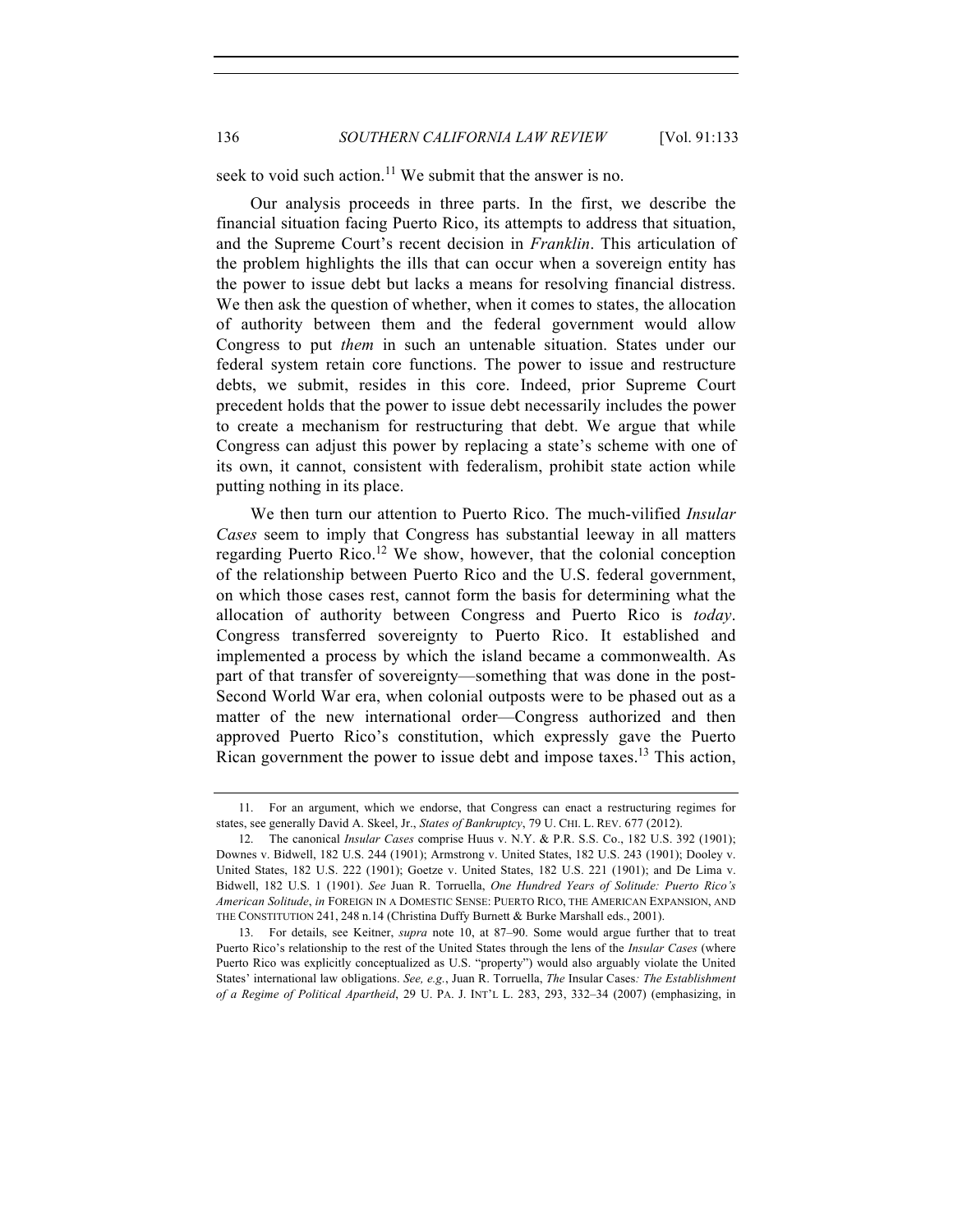2017] *SOVEREIGN DEBT RESTRUCTURING* 137

we submit, necessarily also gave Puerto Rico the power to enact a restructuring regime. Congress could negate Puerto Rico's right to put in place a restructuring regime, but only if it were to put in place some substitute mechanism. Prohibiting the enactment of any means of restructuring its obligations cannot pass constitutional muster.

## I. THE PUERTO RICAN FISCAL CRISIS AND THE COMMONWEALTH'S ATTEMPT AT SELF-HELP

That Puerto Rico is facing a deep fiscal crisis is beyond doubt. Its problem consists both of the amount of debt that it owes and the varying and vague priorities among its various debt instruments. Unlike recently distressed sovereigns such as Greece and Argentina, which largely issued only one type of debt—unsecured sovereign bonds—Puerto Rico and its various instrumentalities issued many types of debt.<sup>14</sup> Some of the debt came from various government agencies, such as the power company, the highway agency, and the water company. Some of this debt was guaranteed by the main government; some was not. The main government itself issued multiple flavors of obligations, with the relative priority of the various issues a current matter of dispute among the debt holders.<sup>15</sup> When the bonds issued by the general government are added to the debt incurred by the various agencies, the total exceeds \$70 billion.<sup>16</sup> This sum does not include Puerto Rico's unfunded pension obligations that it has promised to its employees. Throwing these promises to pay into the mix brings the total indebtedness to well over \$100 billion.<sup>17</sup>

The amount of Puerto Rico's debt is only half of the analysis. A

particular, the International Covenant on Civil and Political Rights that the United States became a party to in 1992).

<sup>14.</sup> There were differences among the Greek and Argentine sovereign bonds too, in that a small subset of Greek bonds were guaranteed by the state, and both Argentina and Greece had bonds governed by the laws of different jurisdictions (e.g., local, England, New York, Japan). However, the variation paled in comparison to what Puerto Rico had on offer. For details on the Greek and Argentine debts and their restructurings, see generally Juan J. Cruces & Tim R. Samples, *Settling Sovereign Debt's "Trial of the Century*,*"* 31 EMORY INT'L L. REV. 5 (2016); Jeromin Zettelmeyer et al., *The Greek Debt Restructuring: An Autopsy*, 28 ECON. POL'Y 513 (2013).

<sup>15.</sup> The holders of general obligation bonds assert that they have first priority to the revenues of the Commonwealth by virtue of Puerto Rico's Constitution. *See* Complaint at 2–3, Jacana Holdings v. Commonwealth of Puerto Rico, No. 1:16-cv-04702 (S.D.N.Y. June 21, 2016). The holders of CONFINA bonds, however, also argue that they have first dibs on half of the sales tax collected by the government.

<sup>16.</sup> *See, e.g.*, Megan McArdle, *Debt Alone Won't Crush Puerto Rico. Depopulation is the Curse.*, BLOOMBERG (Oct. 6, 2017, 7:00 A.M.), https://www.bloomberg.com/view/articles/2017-10-06/debtalone-won-t-crush-puerto-rico-depopulation-is-the-curse.

<sup>17.</sup> *See id.*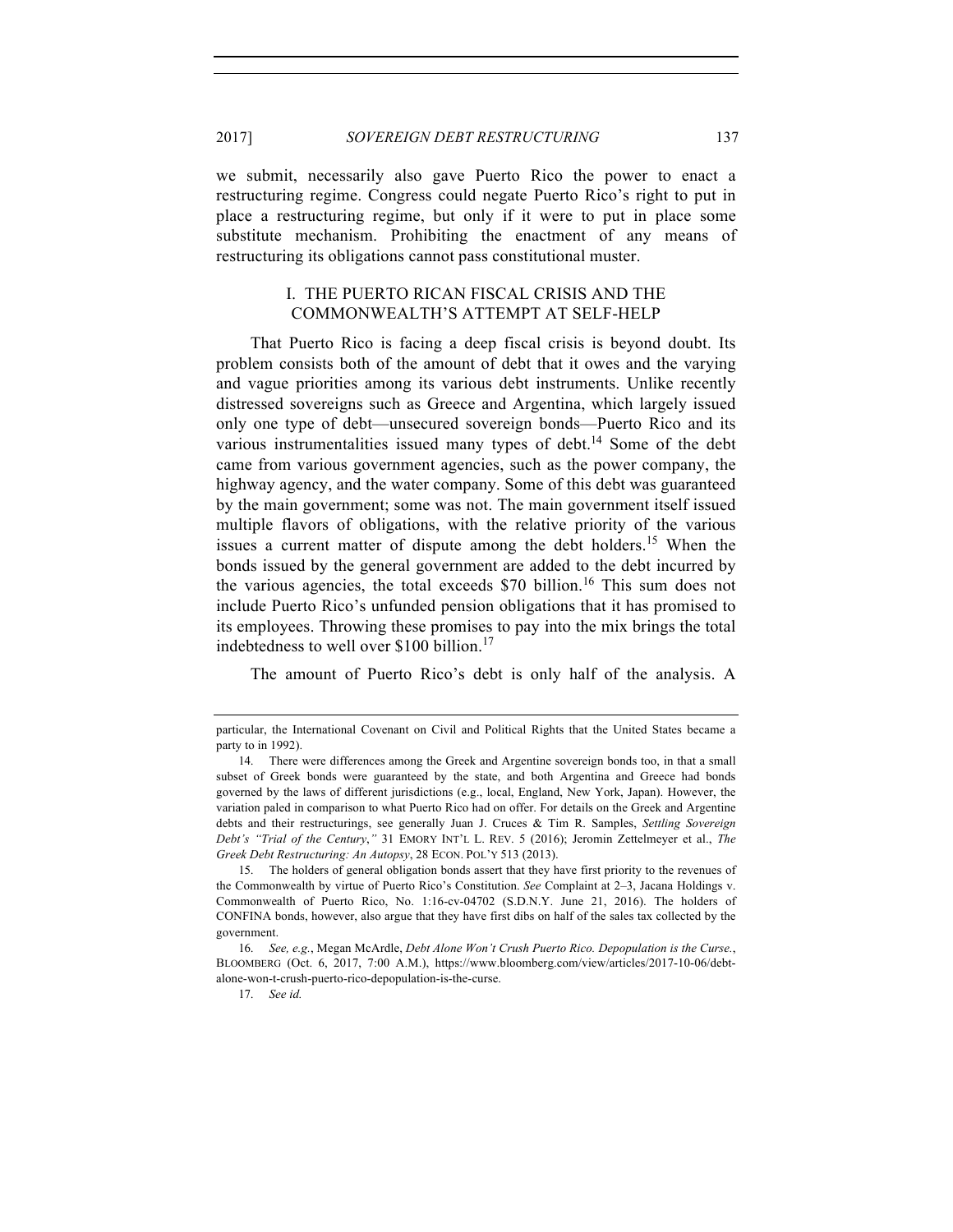government's debt load can only be viewed as unsustainable when it is compared to its ability to raise funds through taxation. Sovereigns with larger economies can support larger debt loads. When we compare Puerto Rico's debt load with its prospects for generating future revenues, the results are bleak. Puerto Rico's economy has little hope of servicing its extant debt stock. The island's population is only around 3.4 million people.<sup>18</sup> Its gross domestic product for 2013 was \$103 billion, which is roughly the same as, and indeed could well be less than, its debt obligations (with unfunded pension liabilities included).<sup>19</sup> Yet it is even worse than this snapshot indicates. The Commonwealth's debt load and its GDP are moving in opposite directions.<sup>20</sup> The island's debt has been ballooning for years. Its economy, on the other hand, has been in decline for over a decade.<sup>21</sup> Many of the island's citizens have decamped for the mainland. Indeed, Puerto Rico is losing population at an alarming rate.<sup>22</sup> The gap between what Puerto Rico owes and what it can pay grows with each passing year.

The recent devastation wrought by Hurricane Maria has made things worse. The hurricane devastated the local economy and caused tens of thousands of Puerto Rico's citizens to flee to the continental United States.<sup>23</sup> The lawyers representing the PROMESA board have estimated that the government will not be able to make any payments on its debt for at least five years.<sup>24</sup>

The Commonwealth's looming inability to meet its obligations has not gone unnoticed. Puerto Rico has spent the last few years looking for a

<sup>18.</sup> Patti Domm, *Puerto Rico's New Worry Is a Population Flight to the US Mainland that Could Slow Its Recovery*, CNBC (Sept. 28, 2017, 7:53 P.M.), https://www.cnbc.com/2017/09/ 28/puerto-ricospopulation-flight-could-slow-its-recovery.html.

<sup>19.</sup> *Puerto Rico*, WORLD BANK: DATA, https://data.worldbank.org/country/puerto-rico (last visited Nov. 13, 2017).

<sup>20.</sup> *See* KRUEGER ET AL., *supra* note 2, at 24–25.

<sup>21.</sup> *Id.* at 3–4.

<sup>22.</sup> *See* Nick Timiraos, *Puerto Rico's Drastic Population Loss Deepens Its Economic Crisis*, WALL ST. J. (June 29, 2016, 7:35 P.M.), https://www.wsj.com/articles/puerto-ricos-drastic-populationloss-deepens-its-economic-crisis-1467219467.

<sup>23.</sup> *See* Ana Campoy, *Blown Away: Puerto Rico Is Set to Become the World's Worst Economy Next Year*, QUARTZ (Nov. 23, 2017), https://qz.com/1137351 (noting that thousands of businesses have not reopened two months after the hurricane and that over 100,000 people have left the island). In theory, Congress could enact disaster relief sufficient to allow Puerto Rico to rebuild its economy. Given the structural relationship that we describe in this piece, we are skeptical that aid at such a level will be forthcoming.

<sup>24.</sup> Steven Church & Michelle Kaske, *Puerto Rico May Need to Skip Bond Payments for Five Years*, BLOOMBERG (Nov. 15, 2017, 7:43 A.M.), https://www.bloomberg.com/news/articles/2017-11- 15/puerto-rico-considering-suspending-debt-payments-for-five-years.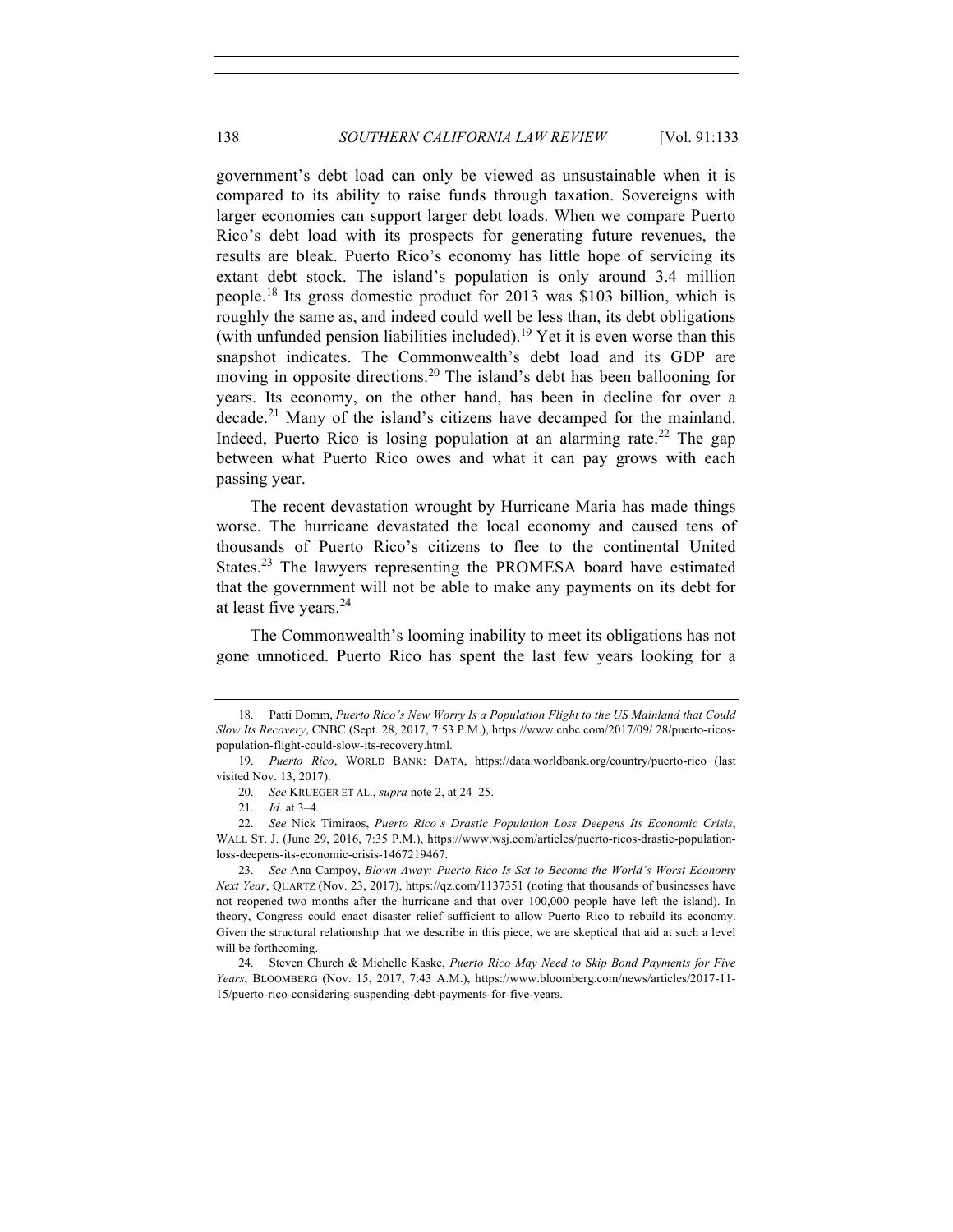mechanism by which it can address its financial distress. Chapter 9 of the Bankruptcy Code, which allows a state to authorize its municipal units to file for restructuring, was not an option.<sup>25</sup> To be sure, even had Puerto Rico been able to use Chapter 9 for its municipal entities, this would have not provided a comprehensive solution to the island's debt as it would not have offered a vehicle to restructure the debt issued by the Commonwealth itself. Chapter 9 is currently not available to the states, only to a state's municipalities.<sup>26</sup> Still, access to Chapter 9 would have allowed Puerto Rico to ameliorate the debt problem. Yet even such partial relief was not available.

When the predecessor to Chapter 9 was enacted, Puerto Rico was treated the same as a state and thus had the ability to authorize its municipalities to seek shelter in its provisions.<sup>27</sup> When Congress passed the Bankruptcy Code in 1978, Puerto Rico maintained its ability to use Chapter 9's provisions to restructure the debts of its municipalities.<sup>28</sup> Had that provision remained in place, Puerto Rico could have attempted to restructure the debt of its various agencies. In 1984, however, without comment or explanation, Congress, led by Senator Strom Thurmond of South Carolina, removed Puerto Rico's access to Chapter 9.29

Attempting to deal with its financial predicament, Puerto Rico enacted the Puerto Rico Public Corporation Debt Enforcement and Recovery Act in  $2014<sup>30</sup>$  This Act contained a debt restructuring mechanism that drew its inspiration from Chapter 9. Chapter 9 allows for the instrumentalities of states, but not states themselves, to restructure their debts. Prior to its exclusion from Chapter 9, the same arrangement was available for Puerto Rico—it could place its instrumentalities into bankruptcy, but it could not use the provision for debts that it had issued. The law that Puerto Rico enacted followed this course; it would only be available to instrumentalities of the territory and not the territory itself. Puerto Rico in essence tried to

<sup>25.</sup> *See* 11 U.S.C. § 109(c) (2012).

<sup>26.</sup> *See id.*

<sup>27.</sup> *See* 11 U.S.C. § 401 (1970) (omitted 1976).

<sup>28.</sup> *See, e.g.*, Stephen J. Lubben, *Puerto Rico and the Bankruptcy Clause*, 88 AM. BANKR. L.J. 553, 572–73 (2014).

<sup>29.</sup> *Id.* at 573–74. *See also* Bankruptcy Amendments and Federal Judgeship Act of 1984, tit. III, sec. 421, § 101, Pub. L. No. 98-353, 98 Stat. 333, 369 ("'State' includes the District of Columbia and Puerto Rico, except for the purpose of defining who may be a debtor under chapter 9 of this title"); Michal Kranz, *Here's How Puerto Rico Got into So Much Debt*, BUS. INSIDER (Oct. 9, 2017, 6:20 P.M.), http://www.businessinsider.com/puerto-rico-debt-2017-10.

<sup>30.</sup> 2014 P.R. Laws Act No. 71. For discussion, see Recent Legislation, *Puerto Rico Public Corporation Debt Enforcement and Recovery Act, 2014 P.R. Laws Act No. 71*, 128 HARV. L. REV. 1320, 1320–27 (2015).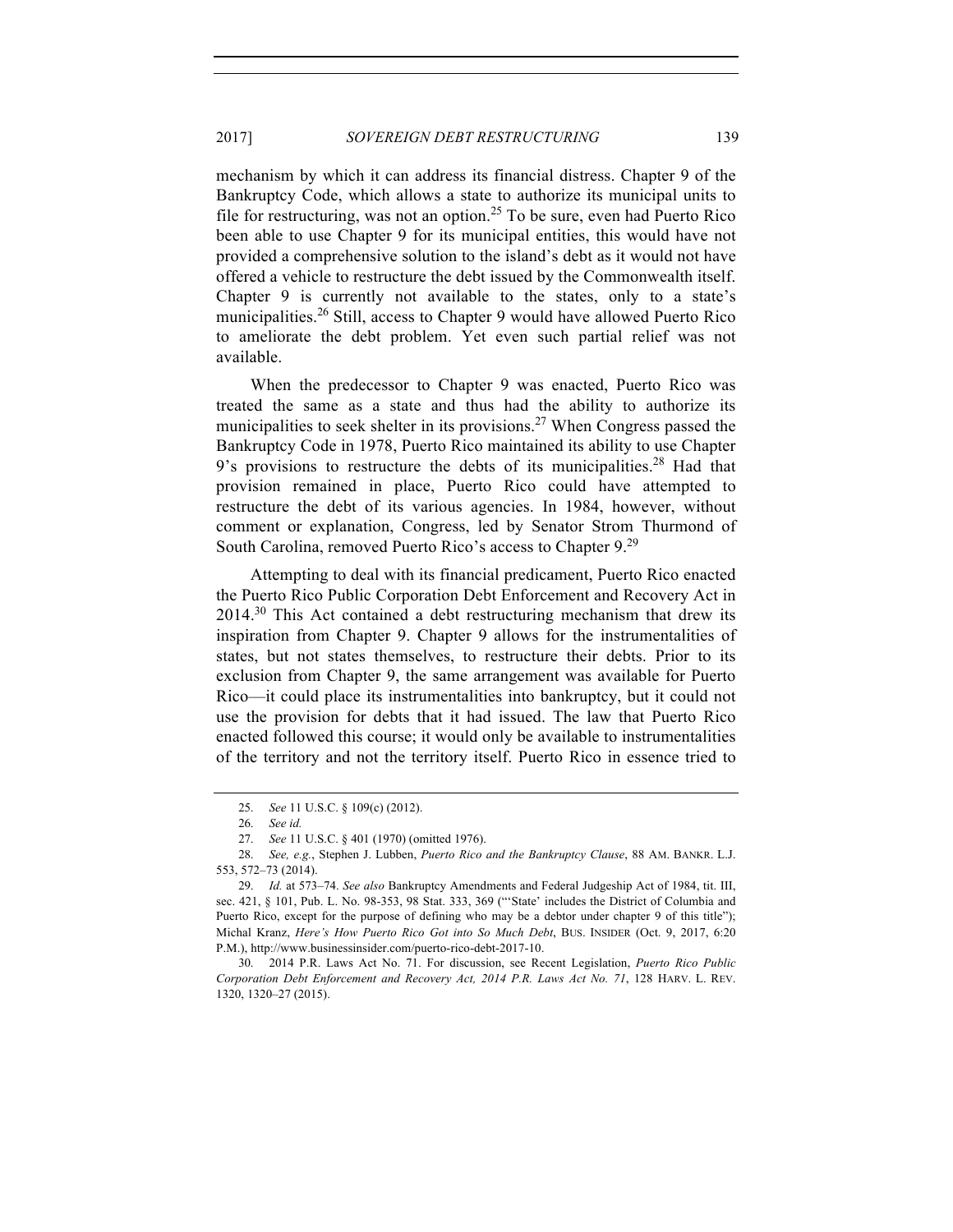restore what Congress had taken away.

Not so fast, claimed the holders of debt issued by Puerto Rico's public corporations. Chapter 9, they argued, contains a provision that preempts state restructuring regimes (and "states" in this case, according to the way the term had been defined, included Puerto Rico).<sup>31</sup> The most relevant case in interpreting the predecessor of Chapter 9 was a famous wartime decision of the U.S. Supreme Court, *Faitoute Iron & Steel Co. v. City of Asbury Park.*<sup>32</sup> At issue was a law passed by New Jersey to enable its municipalities to restructure their debts with the approval of 85% of their creditors (and judicial supervision and approval).<sup>33</sup> A subset of creditors, who were unwilling to allow the municipality to restructure its debts, sued, arguing that New Jersey was not entitled to take such an action.<sup>34</sup> The Court in *Asbury Park* upheld the New Jersey statute, ruling that the states' police power includes the ability to enact debt restructuring regimes for their municipalities.<sup>35</sup> To be sure, the Court said, the regimes could not run afoul of the Contracts Clause—in other words, the states could not put in place regimes that were aimed at simply expropriating value from investors and transferring that to the state.<sup>36</sup> However, so long as the regime that a state enacted respected this limit, the Court said, it could put a debt arrangement procedure in place.<sup>37</sup>

*Asbury Park* thus left municipalities with two options: they could restructure either under federal bankruptcy law or under an appropriately enacted state law. Congress did not approve of having to share the field with the states. To the extent states wanted to allow their municipalities to have the option of restructuring their debts, Congress wanted to specify a uniform mechanism across the country. Reacting to *Asbury Park,* Congress decided that Chapter  $IX^{38}$  was to be the only game in town. It placed in Chapter IX a new provision, expressly preempting state restructuring laws.<sup>39</sup> The price for having access to Chapter IX was that states could not set up alternative restructuring arrangements. The states could choose to not have a bankruptcy system for their municipalities, but if they chose to have one, it would be the uniform mechanism that Congress had designed.

<sup>31.</sup> *See* 11 U.S.C. § 903(1) (2012).

<sup>32.</sup> Faitoute Iron & Steel Co. v. City of Asbury Park, 316 U.S. 502 (1942).

<sup>33.</sup> *Id.* at 502–03.

<sup>34.</sup> *Id.* at 507.

<sup>35.</sup> *Id.* at 513–16.

<sup>36.</sup> *Id.* at 512–13.

<sup>37.</sup> *Id.* at 513–16.

<sup>38.</sup> At the time, bankruptcy chapters were denominated with Roman numerals.

<sup>39.</sup> *See* 11 U.S.C. § 903(1) (2012).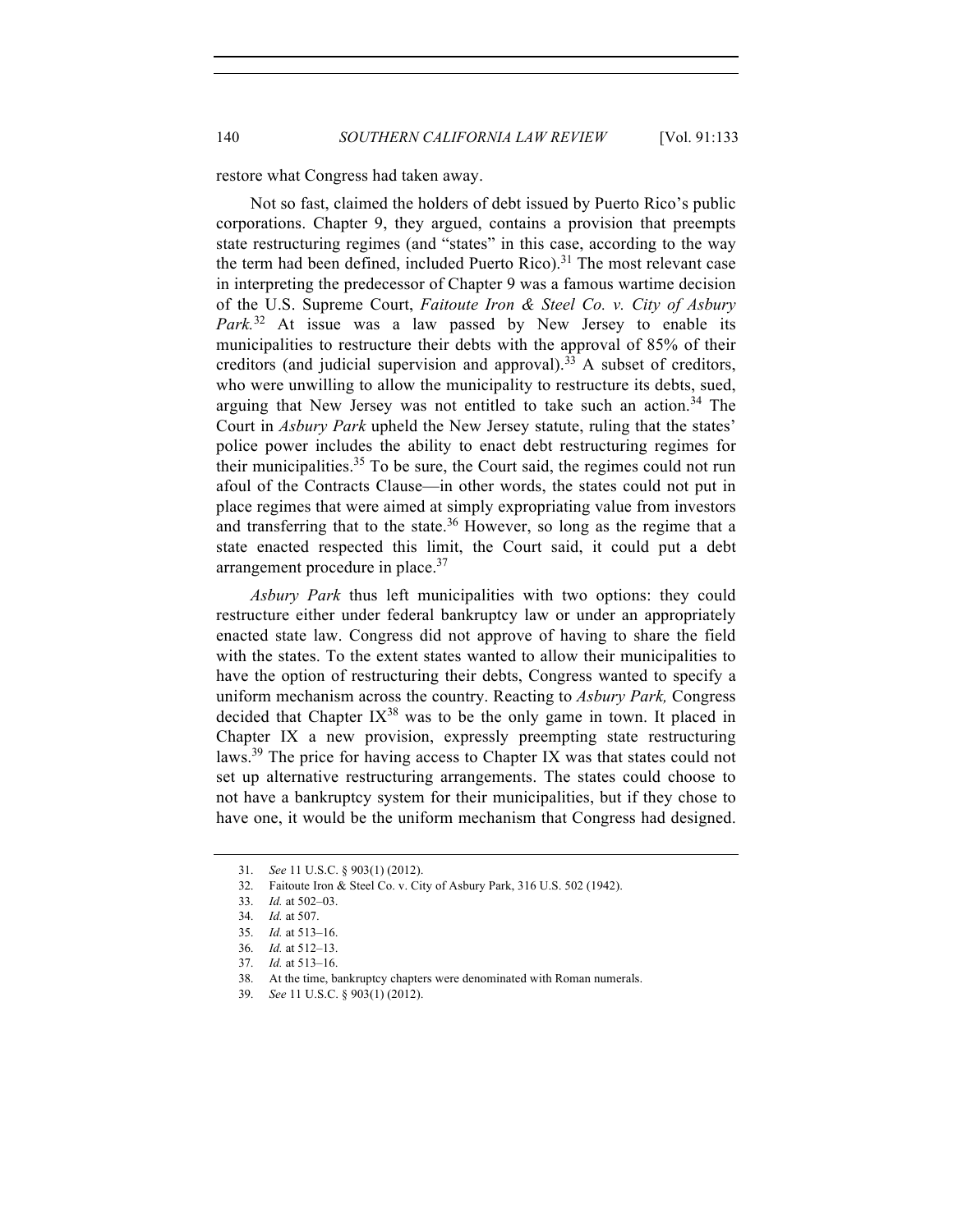That tradeoff continues to this day. No one disputes that Illinois, or any other state for that matter, cannot enact its own debt restructuring regime for its municipalities. The holders of Puerto Rican debt argued that this provision preempts the Puerto Rican effort on this score as well.<sup>40</sup>

Puerto Rico's response to the argument from the creditors was that, when Congress took away Puerto Rico's access to Chapter 9, it also took Puerto Rico out of the ambit of Chapter 9's preemption provision.<sup>41</sup> In other words, preempting a state's bankruptcy law for purposes of ensuring a uniform municipal bankruptcy system around the country was fine, but only if the federal government was going to put something in its place (which is what Congress did for the states). Absent any federal mechanism to substitute for a state mechanism, the state (or state-type entity) was allowed to substitute its own mechanism—that seemed to be the clear teaching of *Asbury Park*.

A divided Supreme Court disagreed with this reading of the Bankruptcy Code and, in an opinion by Justice Thomas, struck down Puerto Rico's efforts to put in place its own municipal bankruptcy system.<sup>42</sup> The Court sided with the lenders and held that Chapter 9 preempted Puerto Rico's restructuring  $law<sup>43</sup>$ . The effect of this ruling was to leave Puerto Rico with no federal law to help it restructure its debts and the inability to pass such a law on its own. It found itself in a position where it could take no action to address the existential financial challenge that it faced. Any future attempts to repair Puerto Rico's unsustainable debt stock could only come through congressional action.

## II. THE POWER OF STATES TO ENACT RESTRUCTURING REGIMES

Before examining the situation that Congress created when it left Puerto Rico in the netherworld of debt restructuring, we begin our analysis with the question of whether Congress could do the same thing to a state. As a starting point, one might think, if Congress could constitutionally enact such a law for the fifty states, it surely could do so for Puerto Rico. Puerto Rico may have fewer protections against incursions from Congress than the states do, but, at least as an initial matter, one would think that it

<sup>40.</sup> *See* Franklin Cal. Tax-Free Tr. v. Puerto Rico, 805 F.3d 322, 326 (1st Cir. 2015), *aff'd*, 136 S. Ct. 1938 (2016).

<sup>41.</sup> *Franklin*, 136 S. Ct. at 1946.

<sup>42.</sup> *Id.* at 1949. Not surprisingly, Justice Thomas used textualism in reaching this result. *See id.* at 1946 ("The plain text of the Bankruptcy Code begins and ends our analysis.").

<sup>43.</sup> *Id.* at 1949.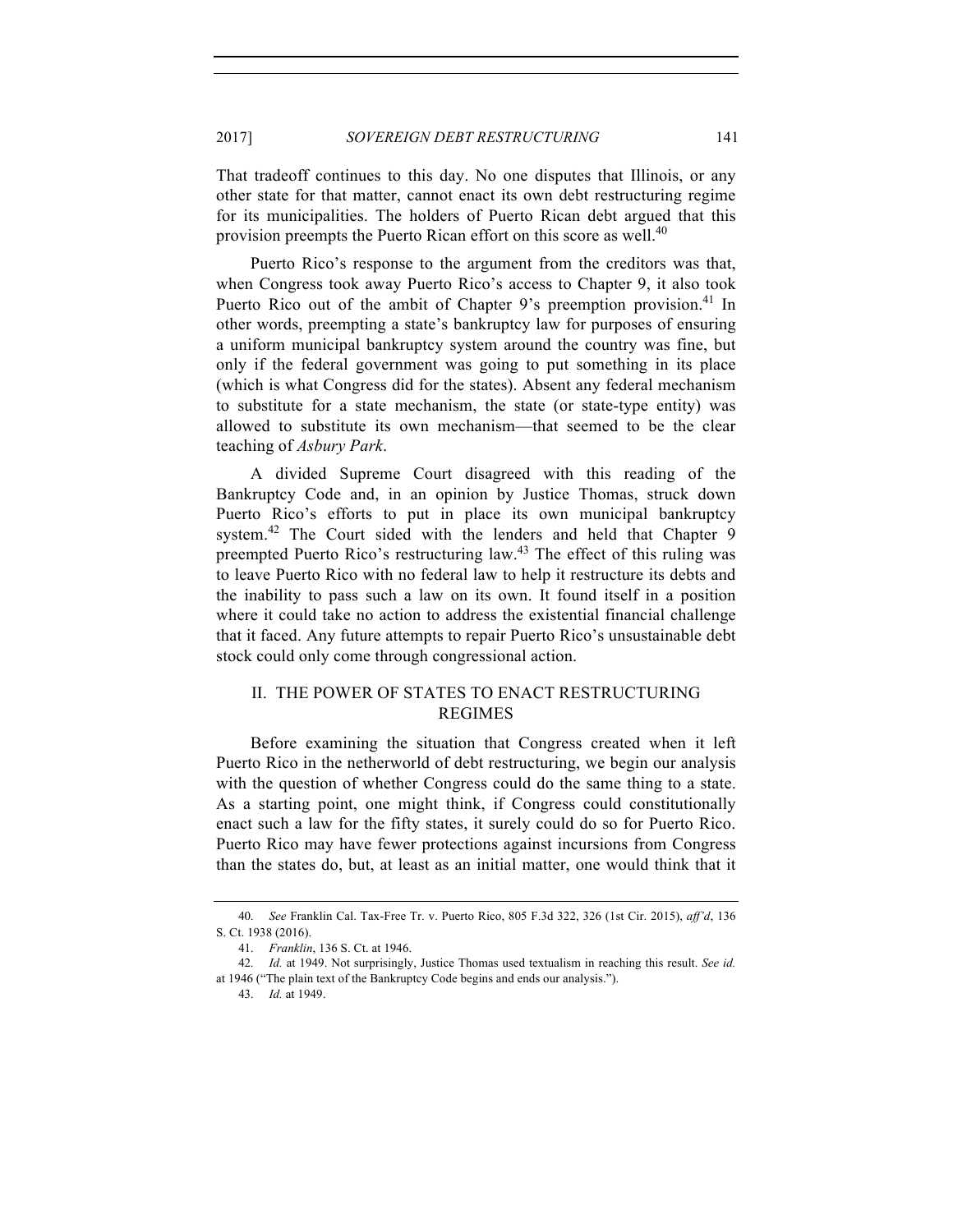does not have more.<sup>44</sup>

To begin, consider the following hypothetical. Congress, in order to promote efficiency and lessen the burden on interstate commerce caused by fires, creates a national fire department, and, in order to prevent needless duplication of effort, forbids the states and their instrumentalities from creating their own fire units. Assume that at least one state is fond of its own fire departments and seeks to have the new law struck down as transgressing the limits on federal interference with state authority. To determine whether the new law would comport with constitutional limitations on congressional inroads on state regulation of the state's internal affairs, it is necessary to delve into the Supreme Court's federalism cases.

At one time, the Court used to strike down with some regularity regulations that interfered with a state's "traditional" functions. Our hypothetical law would have likely been found to be unconstitutional under this analysis, as establishing a fire department has been a function of states and their municipalities for decades. The Court, however, in *Garcia v. San Antonio Metropolitan Transit Authority*, abandoned the project of demarcating which government functions were "traditional" and hence subject to constitutional protection.<sup>45</sup>

The Court later made clear, in *New York v. United States,* that *Garcia*  addressed federal laws that applied to states and private actors alike.<sup>46</sup> When the federal government regulates the states as states, a different analysis now takes hold. The federal government is allowed, within limits, to encourage states to take actions—for example, setting speed limits below seventy miles per hour on interstate highways within a state—through financial incentives. $47$  Alternatively, the federal government can regulate the activity itself and forbid the state from regulating through preemption. What it cannot do, however, is require that the states regulate in a prescribed manner.

<sup>44.</sup> We argue *infra* in Part III that one can articulate a reason for greater protection for Puerto Rico from congressional intervention, though the position that we put forward in this article does not hinge on this argument.

<sup>45.</sup> Garcia v. San Antonio Metro. Transit Auth., 469 U.S. 528, 546–47 (1985) ("We therefore now reject, as unsound in principle and unworkable in practice, a rule of state immunity from federal regulation that turns on a judicial appraisal of whether a particular governmental function is 'integral' or 'traditional.'").

<sup>46.</sup> New York v. United States, 505 U.S. 144, 160 (1992).

<sup>47.</sup> South Dakota v. Dole, 483 U.S. 203, 210–12 (1987). *But see* Nat'l Fed'n of Indep. Bus. v. Sebelius*,* 567 U.S. 519, 580–82 (2012) (holding that Congress went too far with its incentives when it went from encouragement to compulsion).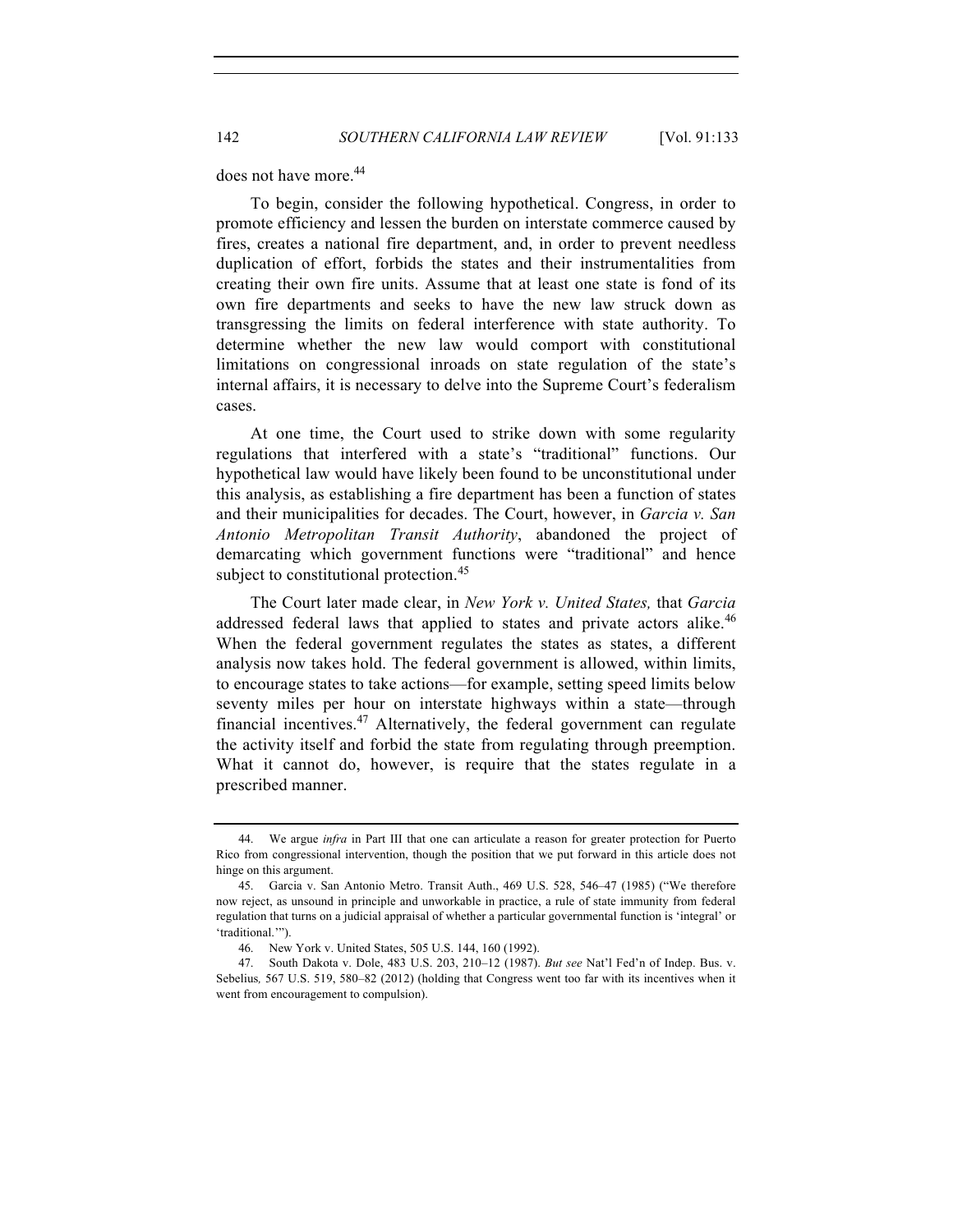Based on this framework, it seems that Congress's creation of a national fire department would be upheld. To be sure, Congress could not take over the extant local fire departments and run them—that would be commandeering and would run afoul of *New York.*<sup>48</sup> Having established a national fire force, however, Congress could then preempt all local efforts in this space. The federal government can bar duplication of effort.

But what if Congress passed a law that did not create a national fire department, but rather, seeking to spur the development of privately owned fire departments, Congress simply forbade states and municipalities from creating their own? Congress, in our hypothetical, has determined that the private market is the best way to provide for efficient fire protection. The Supreme Court has not addressed such a situation. Here, Congress is regulating the state as a state and is ousting the state from a traditional state power. It is not, however, putting a federal scheme in its place.

Such a law, we submit, would be unconstitutional. The Court is clearly worried more about the relationship between the federal and state governments when Congress attempts to regulate the states qua states. The Court in *New York* distinguished *Garcia* and its predecessors on precisely this ground.<sup>49</sup> The Court got back into the Tenth Amendment game in *New York* because the federal government was attempting to regulate the states as states. Thus, while *Garcia* abandons the project of articulating traditional state functions as to regulations that apply to a range of private and public parties, it would be over-reading that case to suggest that the Court would not act to protect core government functions when Congress seeks to divest them from the state yet put nothing in their place.

To be sure, Congress can exercise its power under the Commerce Clause to regulate this space for itself, but it would violate basic federalism principles were it to remove this area from the states and leave nothing in its place.<sup>50</sup> Put differently, the implicit deal among the states to delegate certain powers to a central government and maintain others for themselves is violated when the central government takes away the power of the state to protect its citizens in certain ways without stepping in to do the job itself. The rationale for allowing Congress to step in here is that there are going to

<sup>48.</sup> *New York*, 505 U.S. at 160, 175.

<sup>49.</sup> *Id.* at 160.

<sup>50.</sup> Of course, there are times when federal power restricts state power, even if there is nothing put in place. The clearest example is the Dormant Commerce Clause. There, states are prevented from enacting laws even though there is no conflict with federal action. In such a setting, however, there is no interference with a core state function. *See* Martin H. Redish & Shane V. Nugent, *The Dormant Commerce Clause and the Constitutional Balance of Federalism*, 1987 DUKE L.J. 569, 570.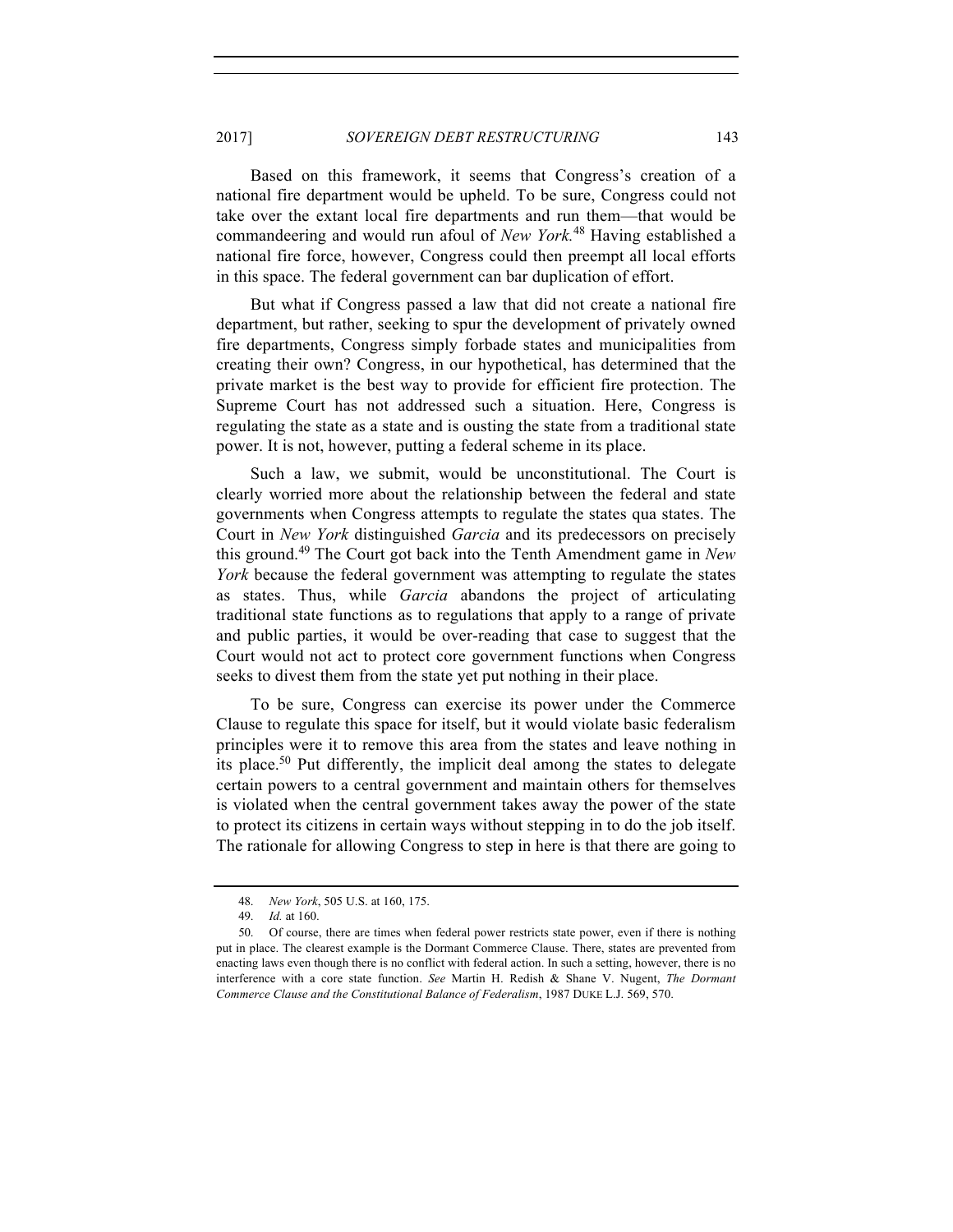be some instances where the assumption that regulation is best designed and applied at the local level does not hold. In economic terms, these are the contexts where domestic regulation of an activity by the individual states will either under- or over-produce the levels of that activity in a way that causes harm to the system: negative externalities, in economic parlance. Here it serves the interests of everyone to have the regulation centralized.<sup>51</sup> Congress would be within its zone of power if it were to conclude that local control of firefighting efforts has produced too little protection for the nation's citizens, and thus central regulation is preferable. It cannot, however, prevent the state from fulfilling a core function and fail to provide an alternative.

The same analysis applies in the area of debt restructuring regimes. We begin with the Supreme Court's jurisprudence in the area of municipal bankruptcies. Originally, the Court struck down Congress's first attempt to enact a bankruptcy regime for municipalities, stating a concern that the provision at issue intruded too much on a state's sovereignty.52 In *United States v. Bekins*, though, the Court upheld a new federal effort,<sup>53</sup> pointing to the fact that under the revised Chapter IX only a "voluntary" petition could be filed.<sup>54</sup> In other words, the state's municipalities could not be hauled into court over their objections. That the state had consented to have its municipalities subject to the federal regime was sufficient for the Court to quiet earlier concerns that the law intruded too much on state prerogatives. So long as the states themselves could choose to authorize their municipalities to file for bankruptcy under Chapter IX, the new regime did not run afoul of the Constitution.<sup>55</sup>

For our purposes, the most important case is the next in the lineage, *Asbury Park*. In that case, as described earlier, New Jersey had enacted a

<sup>51.</sup> For the basic economic logic, see generally Robert P. Inman & Daniel L. Rubinfeld, *Economics of Federalism*, in 3 OXFORD HANDBOOK OF LAW AND ECONOMICS: PUBLIC LAW AND LEGAL INSTITUTIONS 84 (Francesco Parisi ed., 2016).

<sup>52.</sup> Ashton v. Cameron Cty. Water Improvement Dist*.*, 298 U.S. 513, 530–32 (1936).

<sup>53.</sup> United States v. Bekins, 304 U.S. 27, 50–54 (1938). While the Court treated the new regime as different from the one it struck down, today most commentators view the two regimes as virtually identical. The reason for the difference in outcome is now attributed to the Court's famous "switch in time." *See* Clayton P. Gillette & David A. Skeel, Jr., *Governance Reform and the Judicial Role in Municipal Bankruptcy*, 125 YALE L.J. 1150, 1174, 1175 n.108 (2016).

<sup>54.</sup> *Bekins*, 304 U.S. at 38–39. This requirement existed in the prior law as well. Indeed, most commentators find few if any significant differences in the law that the Court struck down in *Ashton*  and the one that it upheld in *Bekins. See* Gillette & Skeel, *supra* note 53, at 1175–76.

<sup>55.</sup> Some have said that similar concerns would render congressional efforts to enact a debt adjustment law for states unconstitutional. For an argument to the contrary, *see* Skeel, *supra* note 11, at 707–11.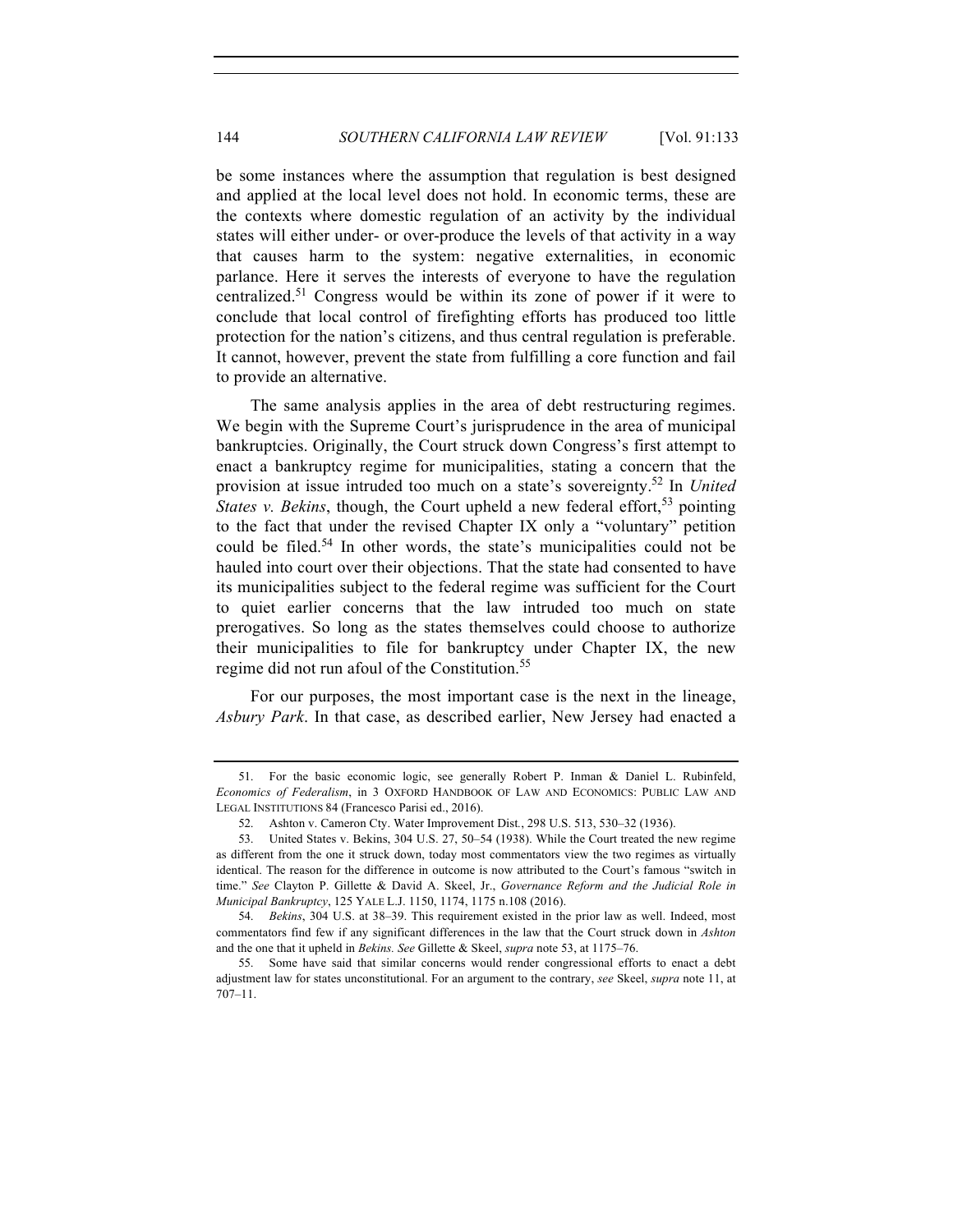#### 2017] *SOVEREIGN DEBT RESTRUCTURING* 145

restructuring regime for its municipalities. The city of Asbury Park, hopelessly insolvent, sought to take advantage of this state-provided provision that allowed for a restructuring of its debt with the approval of 85% of the holders in principal amount. A subset of unhappy debtholders invoked the Court's preemption jurisprudence. They argued that when Congress enacted the regime that was validated in *Bekins,* it occupied the field and left no room for a state to enact its own restructuring regime.

The Supreme Court, in an opinion by Justice Frankfurter, turned back the challenge. The Court held that the power to enact a restructuring regime is part and parcel of the power to tax and to issue debt in the first instance. The insight here is that issuing debt necessarily creates the risk that the municipality will issue more debt than it can service. It is not that the municipality is necessarily feckless when it defaults; rather, unforeseen events can well create a situation where the municipality simply does not have the financial wherewithal to service its debts. Regardless of why the government finds itself in financial distress, the financial distress can make it impossible for the government to fulfill its core mission. If the municipality were powerless to restructure its debt, it would be unable to provide the basic infrastructure for its citizens. Justice Frankfurter wrote:

But if taxes can only be protected by the authority of the State and the State can withdraw that authority, the authority to levy a tax is imported into an obligation to pay an unsecured municipal claim, and there is also imported the power of the State to modify the means for exercising the taxing power effectively in order to discharge such obligation, in view of conditions not contemplated when the claims arose. . . . The necessity compelled by unexpected financial conditions to modify an original arrangement for discharging a city's debt is implied in every such obligation for the very reason that thereby the obligation is discharged, not impaired.<sup>56</sup>

The import of the passage seems to be that those who buy a municipality's bonds are relying primarily on the municipality's power to tax in order to have the bond serviced. The power to tax, after all, is almost always going to be a municipality's primary source of income. The bondholders know this going into the transaction. The state has the ability to constrain a municipality's taxing power, and it can deem how the taxes that a municipality receives are spent. To the extent that the government cannot both meet its basic needs and service the debt on the terms that it was issued, the state can create a procedure for the adjustment of the debt. As the Court said:

<sup>56.</sup> *Asbury Park*, 316 U.S. at 511.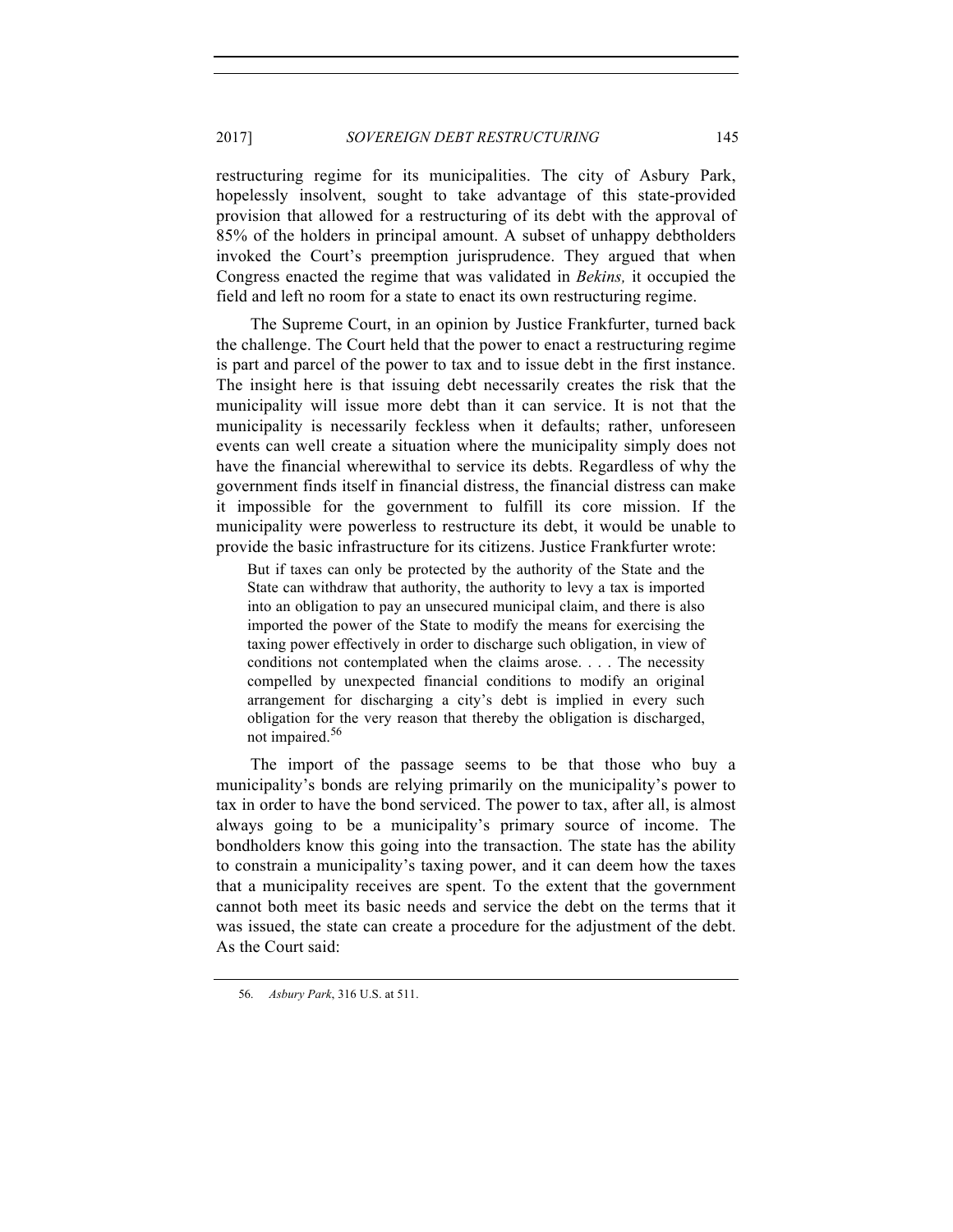The intervention of the State in the fiscal affairs of its cities is plainly an exercise of its essential reserve power to protect the vital interests of its people by sustaining the public credit and maintaining local government. The payment of the creditors was the end to be obtained, but it could be maintained only by saving the resources of the municipality—the goose which lays its golden eggs, namely, the taxes which alone can meet the outstanding claims.<sup>57</sup>

Put differently, the bondholders' primary expectation is to get paid back via taxes, and the state can ensure, via a restructuring regime, that a city maintains sufficient funds to run its operations and service the debt. Allowing the city to restructure its debt creates the possibility that the bondholders, while not receiving as much as they were promised, will receive more than if the city were to not maintain its operations.

The notion that a restructuring of extant debt can enhance the overall welfare of the bondholders was also crucial in rejecting the dissenting bondholders' argument that the restructuring regime at issue violated the Contracts Clause. In rejecting the notion that the bondholders had their contracts impaired, the Court pointed out that the restructuring made the creditors as a group better off.<sup>58</sup> The bonds held by the holdouts were worth more after the restructuring than before.<sup>59</sup>

This observation implies that there are limits on the extent to which a state can restructure municipal debt. In the extreme, a state could not enact a law that took away the value of the bondholders' instruments. In terms of whether a bondholder was better off, the Court seems to be willing to say that if 85% (which, as noted, was the requirement in New Jersey law)<sup>60</sup> were in favor of the new terms, that was good enough. Of course, no such limitation exists on Congress's power to restructure municipal debts.<sup>61</sup>

The argument is that the power to tax is essential to the running of a state. It would be fanciful to propose that a modern state could finance itself without resorting to this power. The power to restructure debt is linked to the taxing power. Once the state allows a municipality to issue debt, the primary (if not the only) way that the debt will be serviced is through the exercise of the taxing power. There are, as the Court noted,

<sup>57.</sup> *Id.* at 512.

<sup>58.</sup> *Id.* at 513–14.

<sup>59.</sup> *Id.* at 513. Courts have articulated this logic in other restructuring cases as well. *See, e.g*., Katz v. Oak Industries, Inc., 508 A.2d 873, 876–77 (Del. Ch. 1986).

<sup>60.</sup> *Asbury Park*, 316 U.S. at 504.

<sup>61.</sup> The Contracts Clause applies only to states, not to the federal government. See U.S. CONST. art. 1, § 10, cl. 1 ("No State shall . . . pass any Bill of Attainder, ex post facto Law, or Law impairing the Obligation of Contracts . . . .").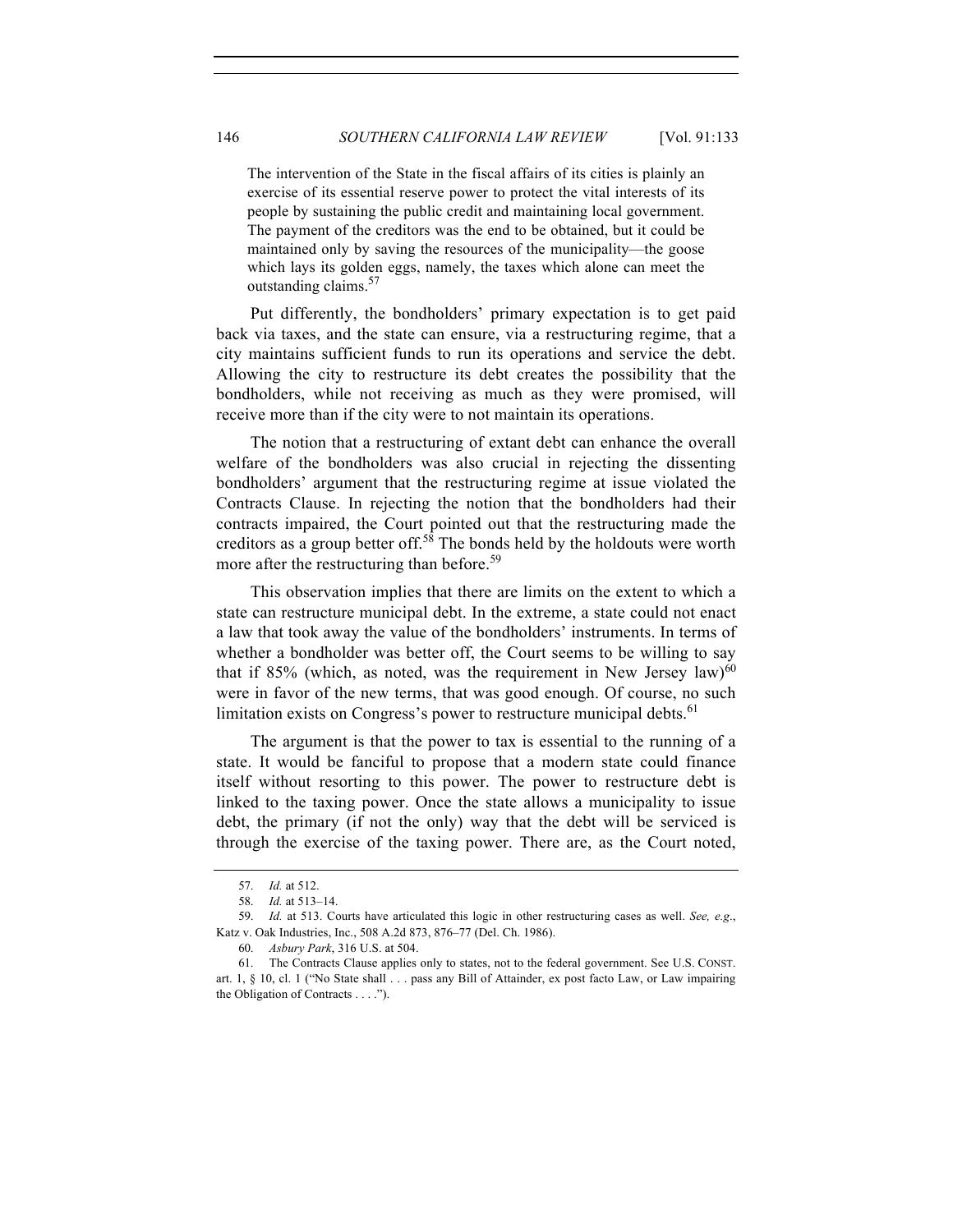practical limits on how much revenue taxes can raise. Moreover, the municipality has to be able to meet the basic needs for which it exists in the first instance. When feasible revenues cannot cover both the basic needs and the debt obligations, the state needs to have the power to orchestrate an adjustment in the debt burden.

Indeed, a moment's reflection reveals that a debt restructuring regime is part and parcel of issuing debt, at least where a sovereign is concerned. Despite the best efforts of those charged with running the municipality, it is inevitably the case that a debtor will, on occasion, find itself in a position where it cannot satisfy all its obligations. Even putting aside the public choice dynamics that induce governments to worry more about the near term than the long term,<sup>62</sup> foresight is not perfect. Anticipated growth in revenues does not always materialize. Investments in new infrastructure may not yield the expected return. There may be an economic downturn that causes tax revenue to decline well below previous projections. A city can see its tax base erode with the loss of a major employer. A government utility can be whipsawed by rising commodity prices. There are countless ways in which things may go awry, and the municipality may be left with a debt stock that it cannot service. If, in such a situation, there is no restructuring mechanism to which the municipality can turn, then what one ends up with is chaos. At some point the municipality stops paying, and then the creditors begin fighting amongst themselves and with the debtor to grab assets—at least to the extent that the municipality does not enjoy sovereign immunity. Such a system has little to commend it. It thus is not surprising that the Supreme Court held that a government's power to issue debt includes the power to restructure that debt when necessary.

Now, with private firms, we could imagine a world without a debt restructuring mechanism. If the parties cannot reach an agreement to restructure the debt, and the business can no longer service it, the firm can be liquidated. Indeed, liquidation is the most common outcome when a business cannot make ends meet. Alternatively, the firm can have a capital structure that itself is designed to deal with future financial distress. One can imagine a system where the default on a debt payment leads to the wiping out of old equity and conversion of the junior-most debt into new equity. $63$ 

Such options do not exist with a municipality. Liquidation is by and

<sup>62.</sup> *See* Gillette & Skeel, *supra* note 53, at 1198–99.

<sup>63.</sup> *See generally* Barry E. Adler, *Financial and Political Theories of American Corporate Bankruptcy,* 45 STAN. L. REV. 311 (1993).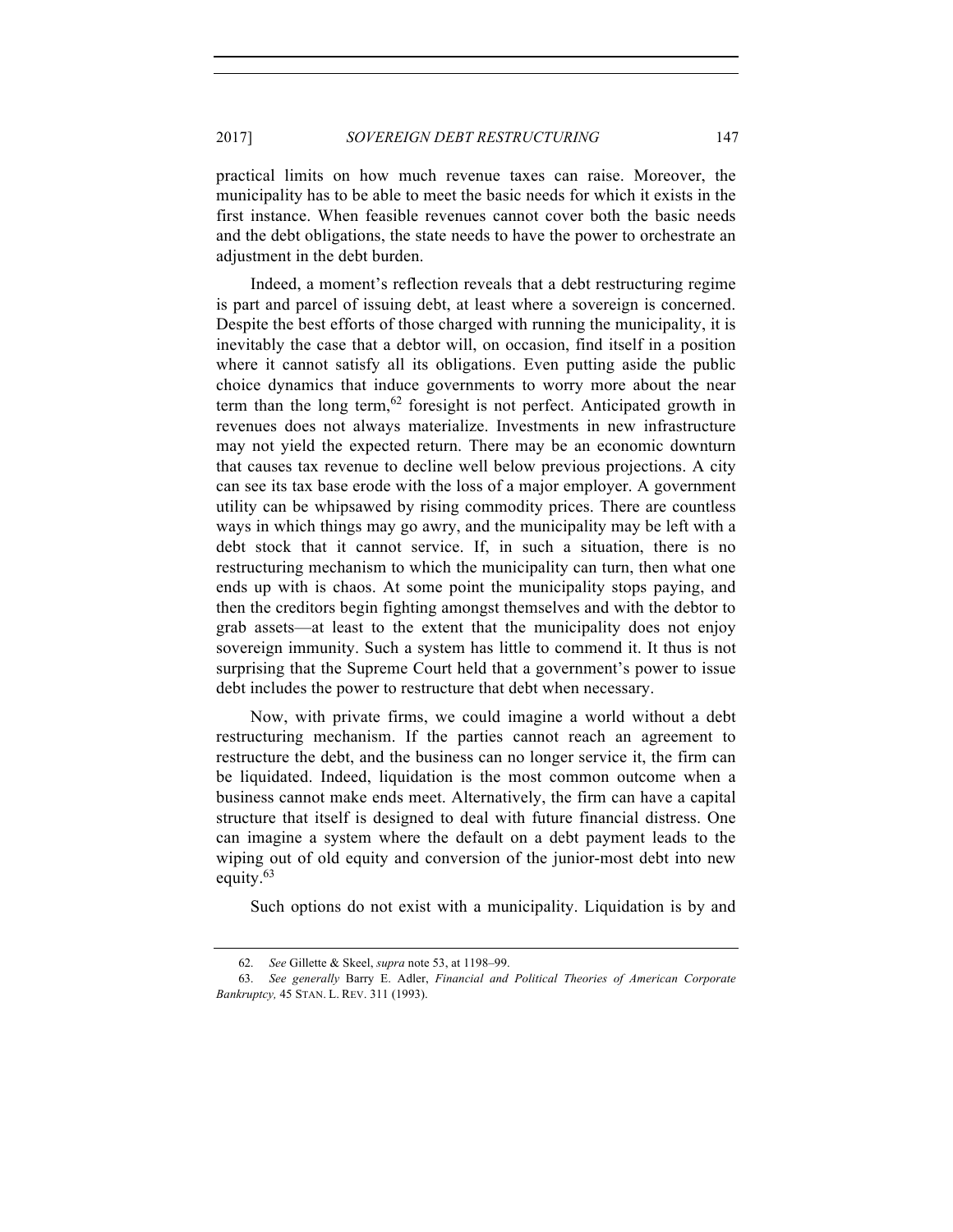large out of the question. To be sure, states have at times terminated municipalities in order for the state to take over regulation of the affected citizenry.<sup>64</sup> Yet there has never been a case where the body that issued the debt was liquidated for the benefit of the creditors. Taking over an operation is one thing; shutting down and selling off its assets and leaving the affected citizens without services is quite another. At a fundamental level, the municipal corporation needs to continue in existence so as to fulfill its public purpose. In this respect, a government is better analogized to an individual than to a corporation.<sup>65</sup>

Revamping the capital structure of the distressed municipality so as to transfer control rights over its operations is also not an available option. Proposals in the private sector that call for the elimination of the interests of equity holders and a conversion of junior debt into new equity when financial distress hits in effect cede control of the company to the creditors. Such is not feasible in the case of a government. We have no objections when one group of financial investors—equity holders—is replaced by another group—debt holders. One cannot imagine, however, voters losing their ability to run the government and having the operations taken over by bondholders.<sup>66</sup> Hedge funds can run companies; our democratic system does not countenance them running cities.

That a state has the inherent power to put a restructuring regime for municipal debt in place does not imply that it has an obligation to do so. In theory, one could articulate a cogent reason as to why a state, when it establishes a municipal entity, may bar that entity from restructuring its debts. One could posit that those creating a new entity could decide that they want to ensure that the new public entity keeps its borrowing extremely low and funds almost all of its expenditures out of current income (taxes). For example, a state may be concerned about maintaining the creditworthiness of the state as a whole, and therefore want to constrain any individual entity from over-borrowing and therefore putting the credit

<sup>64.</sup> *See generally* Michelle Wilde Anderson, *Dissolving Cities,* 121 YALE L.J. 1364 (2012).

<sup>65.</sup> *See generally* Robert K. Rasmussen, *Integrating a Theory of the State into Sovereign Debt Restructuring*, 53 EMORY L.J. 1159 (2004).

<sup>66.</sup> Of course, we do see voters losing control when a financial control is put in place, as was done in Detroit, New York City, Washington, D.C. and now Puerto Rico. These boards were always put in place by governmental officials, with a mandate to steer the finances back on track. They were not charged with looking after the interests of the bondholders first and foremost. *See, e.g.*, Hazel Bradford, *Detroit, D.C. Offer Clues to the Future of Puerto Rico's Public Pension Funds*, PENSIONS & INV. (July 8, 2016, 11:50 A.M.), http://www.pionline.com/article/20160708/ONLINE/160709915/detroit-dc-offerclues-to-the-future-of-puerto-ricos-public-pension-funds; Janell Ross & Matt Sledge, *Detroit Financial Advisory Board Finds Model in New York City, Washington D.C.*, HUFFINGTON POST (Apr. 9, 2012, 8:17 A.M.), https://www.huffingtonpost.com/2012/04/09/detroit-financial-rescue\_n\_1409112.html.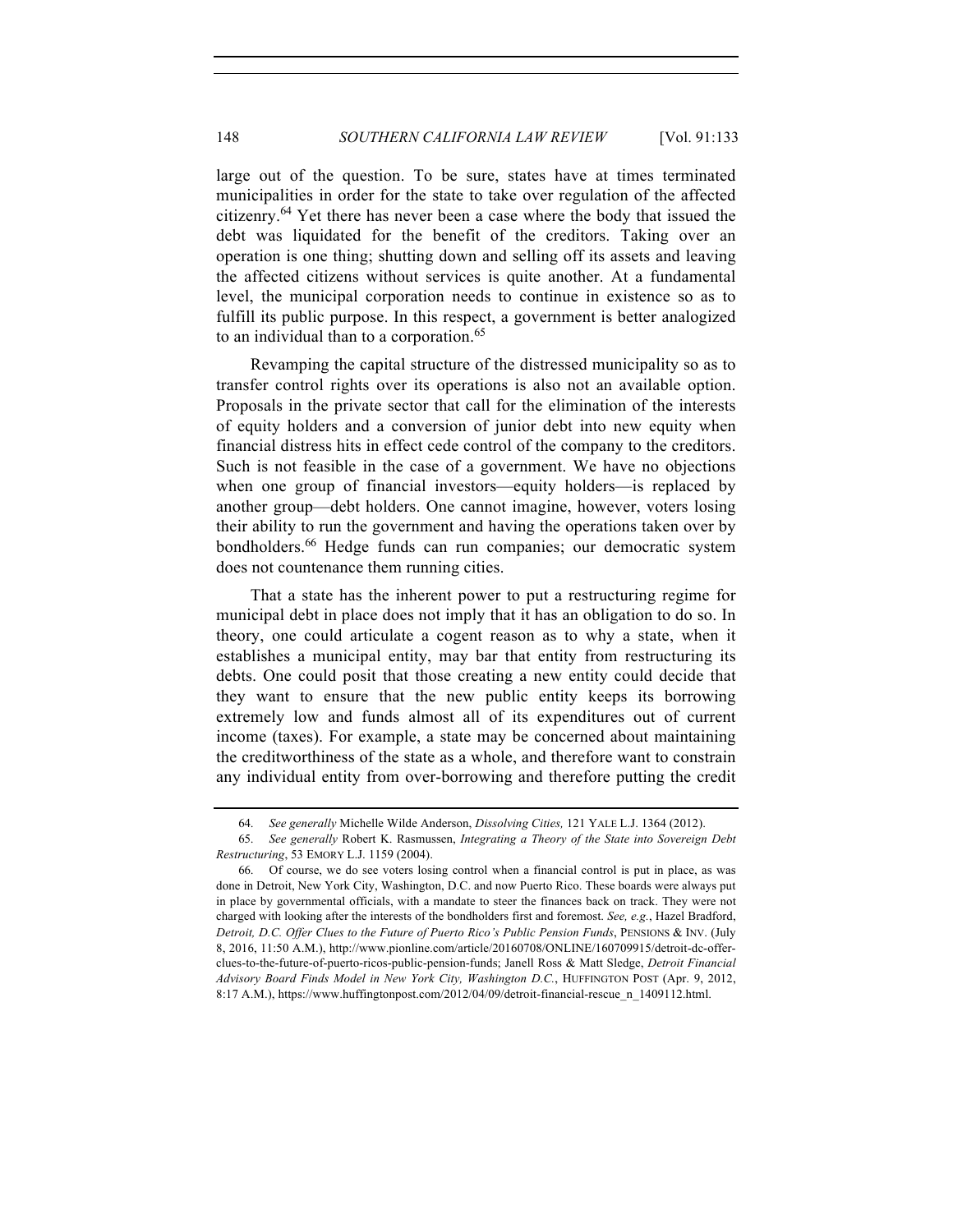of the other constituent units at risk. The state, in other words, may be concerned about moral hazard. This decision though, the Supreme Court has made clear, is a matter for the states—it is a matter of state sovereignty. To be sure, the federal government has preempted states' power to create a restructuring regime, but it has put an adequate substitute in its place. The federal government provides a mechanism, Chapter 9, and the states get to decide whether they want to use it for their municipalities and, if so, whether there are conditions they wish to attach to its use.

Consistent with the foregoing, *Asbury Park* established that it is the states that have the inherent power to enact a restructuring regime. Congress, however, reacted to the decision by amending the federal municipal bankruptcy law so that it preempted state restructuring regimes such as the one at issue in the case. But Congress did so by saying that it was giving states the basic mechanism to use, should they wish to use it. The option—whether or not to have a restructuring mechanism at all—still rested squarely with the state.

To the extent that the power to establish a restructuring regime is an integral part of the power to tax, the question becomes whether Congress can take away this power and put nothing in its place. For the reasons that articulated above, the answer is no.

#### III. PUERTO RICO

The above section argued that the power to enact a debt adjustment scheme is an integral part of a state's sovereign power, and that Congress cannot take that power away and put nothing in its place.<sup>67</sup> But Puerto Rico is not a state; rather, it has a unique and convoluted relationship with the United States. The question necessarily arises whether Congress has greater latitude with respect to the Commonwealth than it does with the states.

If one considers Puerto Rico a territory, as that term is used in the United States Constitution, it follows that Congress has plenary power over the island. The much-discussed *Insular Cases* made the point clear.<sup>68</sup> There

<sup>67.</sup> A somewhat related question is raised by the Court's decision in *Franklin*. In order to be eligible for Chapter 9, a state has to authorize its municipalities to file for bankruptcy. Recall that the consent of the state was a key factor in *Bekins.* Can a state decline the offer of Chapter 9 and instead enact its own debt restructuring regime? We know from *Franklin* that § 903 would apply to such an attempt. The difference in this case and the one we are considering is that, as to the states, Congress has provided the option of using Chapter 9, something that it did not provide for Puerto Rico. In other words, Congress did not take away the states' power to enact a restructuring regime and give it nothing; rather, it took away the states' power and said that the only route was the federal one. We think that this would be within Congress's power.

<sup>68.</sup> *See generally* RECONSIDERING THE *INSULAR CASES*, *supra* note 10. *See also supra* note 12.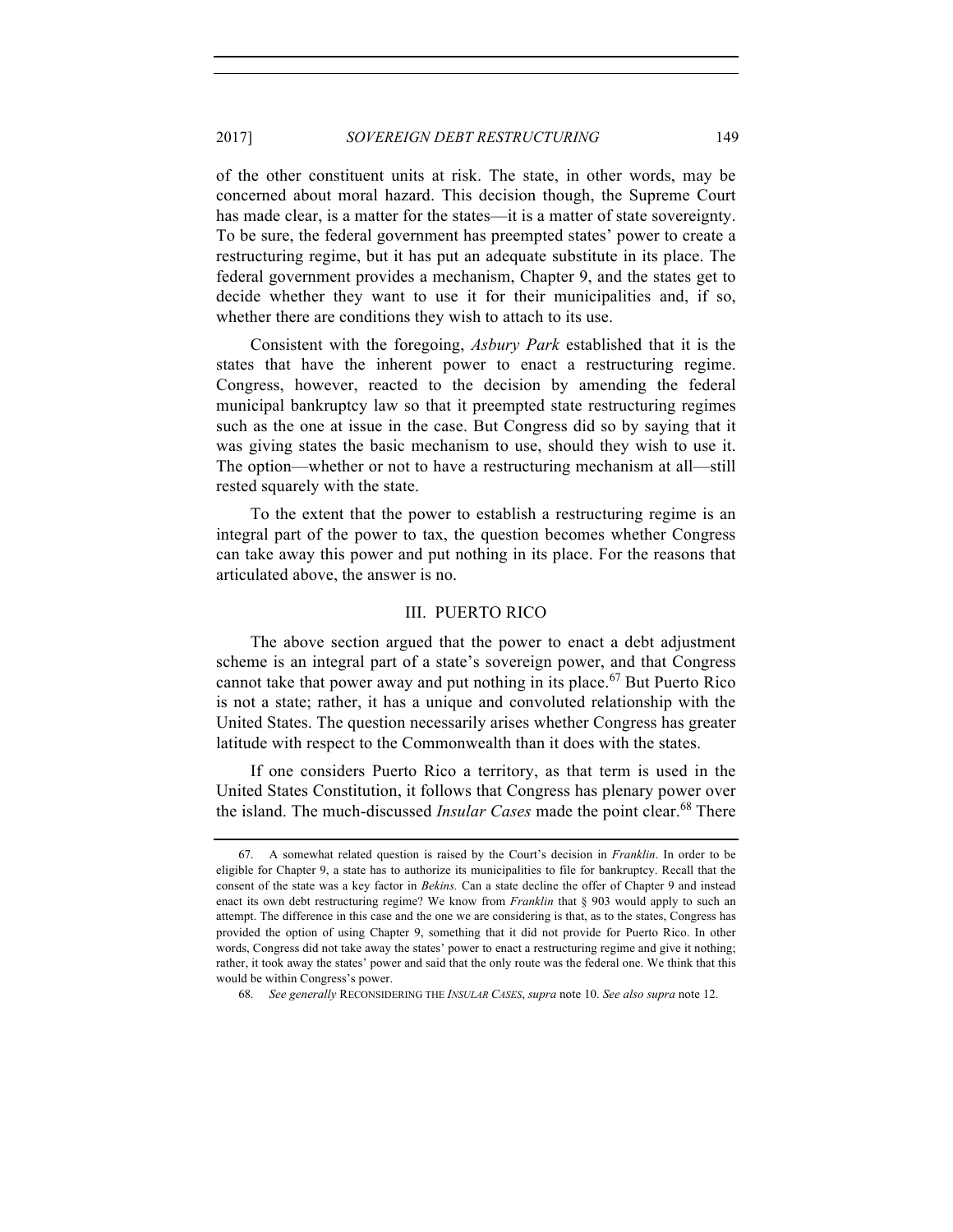is much to criticize in these cases—particularly the thinly veiled undercurrents of racism and colonialism. $69$  However, they stand for the proposition that Congress has plenary power with respect to territories, including (at that time) Puerto Rico. Territories, in short, do not enjoy the structural protections that federalism grants the states. If the relationship between the United States and Puerto Rico remained as it was in 1922, there would be no plausible argument that Congress transgressed the Constitution when it forbade Puerto Rico from enacting an insolvency regime while at the same time offering no alternative. Of course, if that relationship had not been altered, it is unclear that there would even be an issue—territories by and large do not have the power to issue debt.

But the relationship between the United States and Puerto Rico has undergone significant changes since the time of the *Insular Cases*—to quote the title of Chimène Keitner's article, it has moved "From Conquest to Consent."<sup>70</sup> Most importantly, Congress in 1950 enacted Public Law  $600<sup>71</sup>$  This law provided "[t]hat, fully recognizing the principle of government by consent, this Act is now adopted in the nature of a compact so that the people of Puerto Rico may organize a government pursuant to a constitution of their own adoption."<sup>72</sup> Puerto Rico, however, did not have carte blanche. First, the law required that any constitution approved by the Puerto Rican people had to create a "republican form of government" and had to contain a bill of rights.<sup>73</sup> Moreover, Congress retained a veto over any constitution that Puerto Rico might put forth.<sup>74</sup> The constitution would become effective only with congressional approval. Congress had the power to reject the proposed constitution in full or to approve it subject to whatever amendments it deemed necessary.<sup>75</sup>

Following the passage of Public Law 600 in 1950, Puerto Rican officials drafted a constitution. It was approved by the citizens of Puerto Rico on March 3, 1952, with 82% voting in favor.<sup>76</sup> President Truman then, on April 22, 1952, submitted the draft constitution to Congress for its

<sup>69.</sup> *See, e.g.*, Juan R. Torruella, *Ruling America's Colonies: The* Insular Cases, 32 YALE L. & POL'Y REV. 57, 71 (2013).

<sup>70.</sup> Keitner, *supra* note 10.

<sup>71.</sup> Act to Provide for the Organization of a Constitutional Government by the People of Puerto Rico, Pub. L. No. 81-600, 64 Stat. 319 (1950) (codified as amended in scattered sections of 48 U.S.C.). 72. *Id.*

<sup>73.</sup> 48 U.S.C. § 731(c) (2012).

<sup>74.</sup> *See id.* § 731(d).

<sup>75.</sup> *See id.*

<sup>76.</sup> Dieter Nolen, *Puerto Rico*, *in* 1 ELECTIONS IN THE AMERICAS: A DATA HANDBOOK 543, 556 tbl. 2.5b (Dieter Nolen ed., 2005).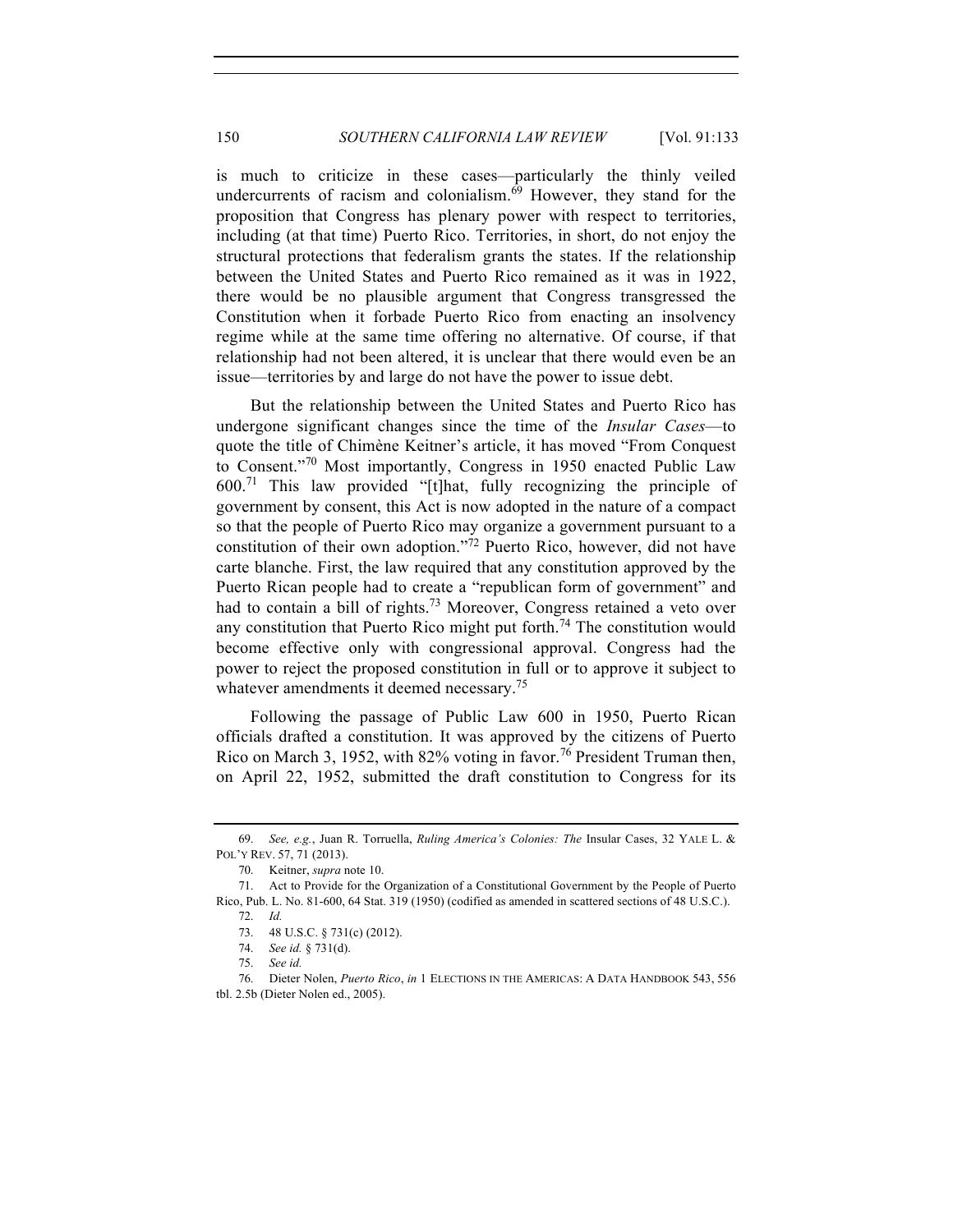approval,<sup>77</sup> which occurred by joint resolution (subject to minor changes) on July 3 of the same year.<sup>78</sup>

The precise meaning of the creation of Puerto Rico's constitution in terms of the relationship between Congress and Puerto Rico has been contested ever since, and we still do not have a definitive determination. Shortly after Congress blessed Puerto Rico's constitution, many government officials represented to the United Nations and elsewhere that any future changes to Puerto Rico's constitution could only take place with the consent of the citizens of Puerto Rico.<sup>79</sup> And this makes sense, because after the Second World War the United States was a key player in the creation of a new world order that explicitly disavowed colonialism. For example, U.N. General Assembly Resolution 1514 (XV) on the Granting of Independence to Colonial Countries and Peoples, and associated resolutions, set forth the right of self-determination of "[a]ll peoples;" a right by which those peoples were to be able to "freely determine their political status and freely pursue their economic, social and cultural development."<sup>80</sup> In 1945, Puerto Rico was on the United Nations' list of non-self-governing territories under the control of the United States (that is, the list of imperial colonies). In 1952, based on U.S. representations to the United Nations about the change in Puerto Rico's status vis-à-vis the United States, it was taken off that list.<sup>81</sup> In other words, Puerto Rico was part of the United States, and its status could no longer be that of a vassal state (to remind ourselves, 1950 was when Public Law 600, which established the "compact" between the United States and Puerto Rico, was passed $82$ ).

The following pronouncements from key congressional committees are illustrative of the rationale behind Public Law 600. The House Committee on Public Lands explained that Public Law 600 would "fulfill in a most exemplary fashion our obligations with respect to Puerto Rico under chapter XI of the charter of the United Nations, relating to the

<sup>77.</sup> *See* 98 CONG. REC. 4228 (1952) (message from Pres. Truman).

<sup>78.</sup> *See* Joint Resolution Approving the Constitution of the Commonwealth of Puerto Rico, Pub. L. No. 82-447, 66 Stat. 327 (1952).

<sup>79.</sup> *See, e.g.*, T. Alexander Aleinikoff, *Puerto Rico and the Constitution: Conundrums and Prospects*, 11 CONST. COMMENT. 15, 19, 33 n.76, 41 n.105 (1994).

<sup>80.</sup> G.A. Res. 1514 (XV), at 66 (Dec. 14, 1960). *See also* G.A. Res. 2878 (XXVI), at 16 (Dec. 20, 1971); G.A. Res. 2621 (XXV), at 2 (Oct. 13, 1970).

<sup>81.</sup> *See* Keitner, *supra* note 10, at 90–91.

<sup>82.</sup> We have drawn on Keitner's superb article, for the sources and substance described here. *See generally id*.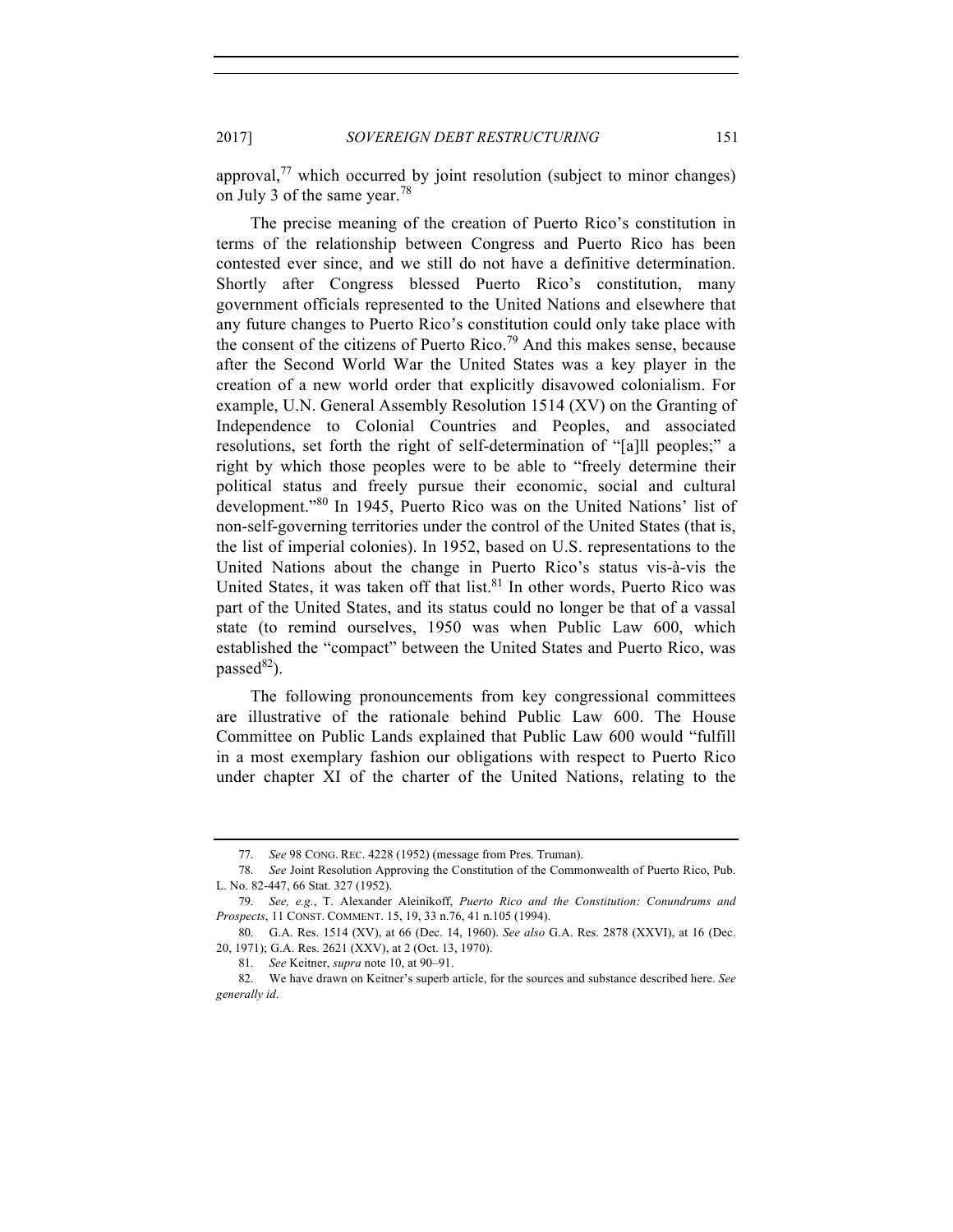administration of non-self-governing territories."<sup>83</sup>

The Senate Committee on Interior and Insular Affairs, for its part, in its report on Public Law 600 explained that:

[Public Law 600] is designed to complete the full measure of local selfgovernment in the island by enabling the 2¼ million American citizens there to express their will and to create their own territorial government. . . . [thereby] giv[ing] further concrete expression to our fundamental principles of government of, by, and for the people.<sup>84</sup>

The report cited the obligation to develop self-government contained in Article 73 of the U.N. Charter and expressed the view that the United States' Charter obligations towards Puerto Rico "already have been fulfilled to an extent that is almost without parallel."<sup>85</sup>

The foregoing is bolstered by the statement made by Frances Bolton, a U.S. congressional representative to the U.N. General Assembly's eighth regular session, who said that "[t]he previous status of Puerto Rico was that of a territory subject to the full authority of the Congress of the United States . . . . [but that a new status has been created by] a compact of a bilateral nature whose terms may be changed only by common consent."<sup>86</sup>

In addition, as Judge Juan Torruella of the First Circuit has emphasized, there exist international human rights treaties to which the United States is party that would be flatly inconsistent with a colony-type relationship between Congress and Puerto Rico.<sup>87</sup>

Putting the foregoing actions and statements together leads to the conclusion that Congress vested Puerto Rico with sovereignty somewhat on par with that of the states. Congress could override the Puerto Rican constitution by passing an inconsistent law, just as it could override a state's duly enacted law. But it lacks the power to unilaterally amend the

<sup>83.</sup> *See* H.R. REP. NO. 81-2275, at 2 (1950).

<sup>84.</sup> *See* S. REP. NO. 81-1779, at 2 (1950).

<sup>85.</sup> *Id.* at 3.

<sup>86.</sup> *See* November 3 Statement by Mrs. Bolton, 29 DEP'T ST. BULL. 802, 804 (1953). *See also*  October 30 Statement by Mrs. Bolton, 29 DEP'T ST. BULL. 797, 798 (1953); Memorandum by the Government of the United States of America Concerning the Cessation of Transmission of Information Under Article 73(e) of the Charter with Regard to the Commonwealth of Puerto Rico, 28 DEP'T ST. BULL. 585, 586–88 (1953) [hereinafter 1953 Memorandum].

<sup>87.</sup> *See* Igartua-De La Rosa v. United States, 417 F.3d 145, 173–75 (1st Cir. 2005) (Torruella, J., dissenting); Torruella, *supra* note 13, at 333–35. *See generally* Joseph Blocher & Mitu Gulati, *Forced Secessions*, 80 LAW & CONTEMP. PROBS. 215 (2017) (describing the anti-colonial move in international law); Cesar A. Lopez Morales, *A Political Solution to Puerto Rico's Disenfranchisement: Reconsidering Congress's Role in Bringing Equality to America's Long-Forgotten Citizens*, 32 B.U. INT'L L.J. 185, 194–95 (2014).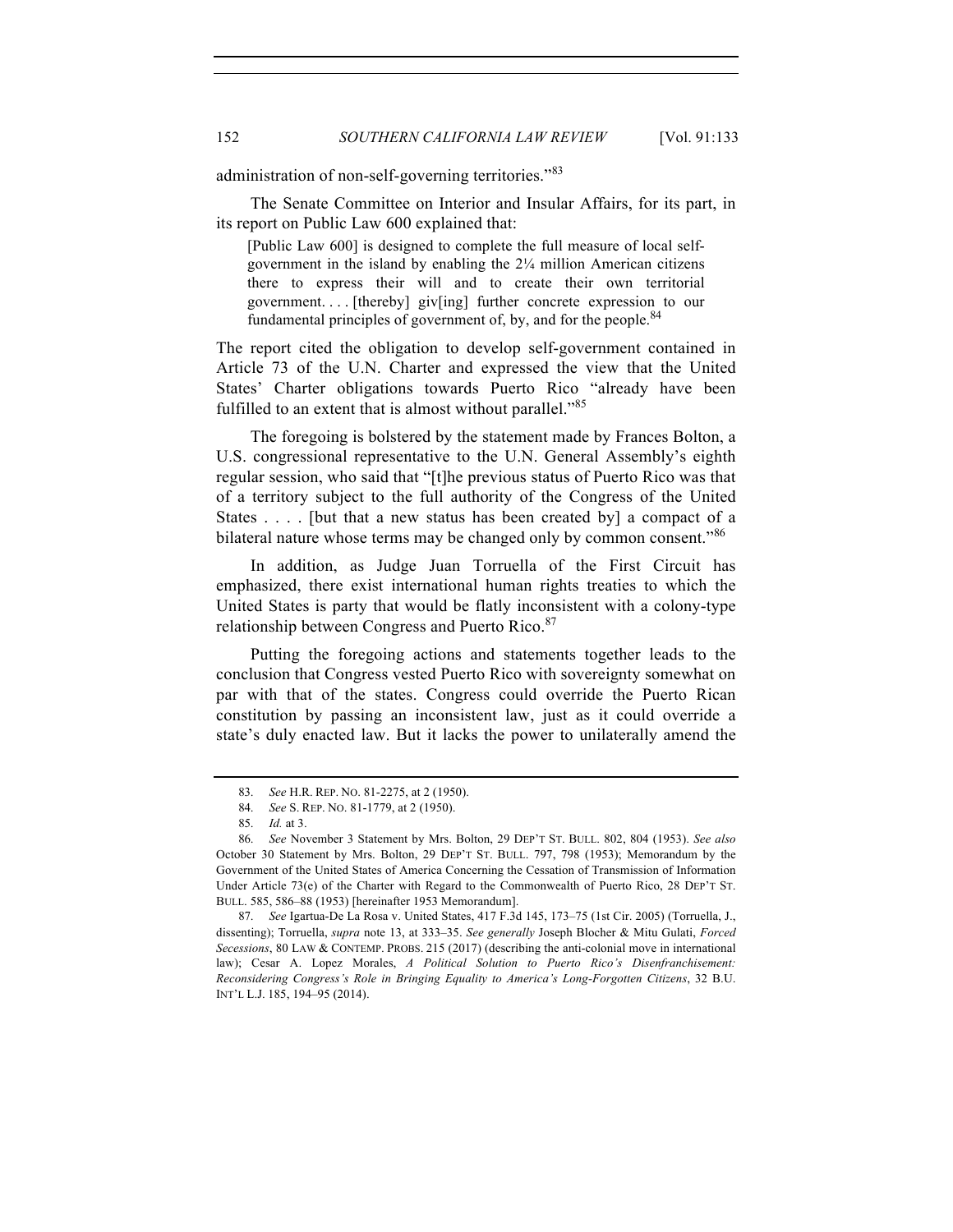Puerto Rican constitution. The Puerto Rican constitution provided a mechanism for amendment—a mechanism that involved actions only by Puerto Rico itself.

If anything, though not essential to our argument here, Puerto Rico should have greater protection from congressional inroads than do the states. When the Supreme Court got out of the "core function" game in *Garcia*, part of its articulated reason was the that the states, through their representation in Congress, had structural measures by which they could protect themselves.<sup>88</sup> Each state has at least one representative. While the power of a lone representative is not great (though Puerto Rico, were it a state, would be entitled to four representatives), each state also receives two senators. As with every small state, even the senators and representatives working together cannot ensure that a state gets its way. Rather, it is the case that these congressional officials offer some guarantee that the interests of the state will be considered in the legislative process. They can join with others and form coalitions that ensure that they have a voice in the process.<sup>89</sup> They are not guaranteed to succeed, but they are guaranteed a seat at the table. Not so for Puerto Rico. It has no representatives that can look out for its affairs in the political rough-and-tumble in the halls of Congress. It has to rely on grace, not allies.<sup>90</sup> This lack of structural protection should, if anything, nudge the Court towards intervening to protect the sovereignty of the Commonwealth when a federal law seeks to remove power from the island.

The treatment of Puerto Rico's access to Chapter 9 proves the point. Congress removed Puerto Rico and the District of Columbia from the ambit

<sup>88.</sup> *See* Garcia v. San Antonio Metro. Transit Auth., 469 U.S. 528, 546–47, 555 (1985).

<sup>89.</sup> Constitutional law scholars have long debated whether the ability of states to defend their interests in the political realm implies that there is no need for judicial review to protect the interest of states. *See generally, e.g.*, Larry D. Kramer, *Putting the Politics Back into the Political Safeguards of Federalism*, 100 COLUM. L. REV. 215 (2000); John C. Yoo, *The Judicial Safeguards of Federalism*, 70 S. CAL. L. REV. 1311 (1997); William W. Van Alstyne, Comment, *The Second Death of Federalism*, 83 MICH. L. REV. 1709 (1985); Jesse H. Choper, *The Scope of National Power Vis-à-Vis the States: The Dispensability of Judicial Review*, 86 YALE L.J. 1552 (1977); Herbert Wechsler, *The Political Safeguards of Federalism: The Role of the States in the Composition and Selection of the National Government*, 54 COLUM. L. REV. 543 (1954). While the participants in this debate disagree over the extent to which state interests are protected in the legislative process, and whether this protection means that there is no need for judicial review, they all acknowledge that states have some protection in the process—something that Puerto Rico does not have at all.

<sup>90.</sup> We have argued elsewhere that this lack of political representation explains the lack of urgency from the federal government in assisting Puerto Rico after the devastation wrought by Hurricane Maria in 2017. *See* Mitu Gulati & Robert K. Rasmussen, *Puerto Rico: Devastation Without Representation*, HILL (Oct. 22, 2017, 8:00 A.M.), http://thehill.com/blogs/congress-blog/politics/ 356455-puerto-rico-devastation-without-representation.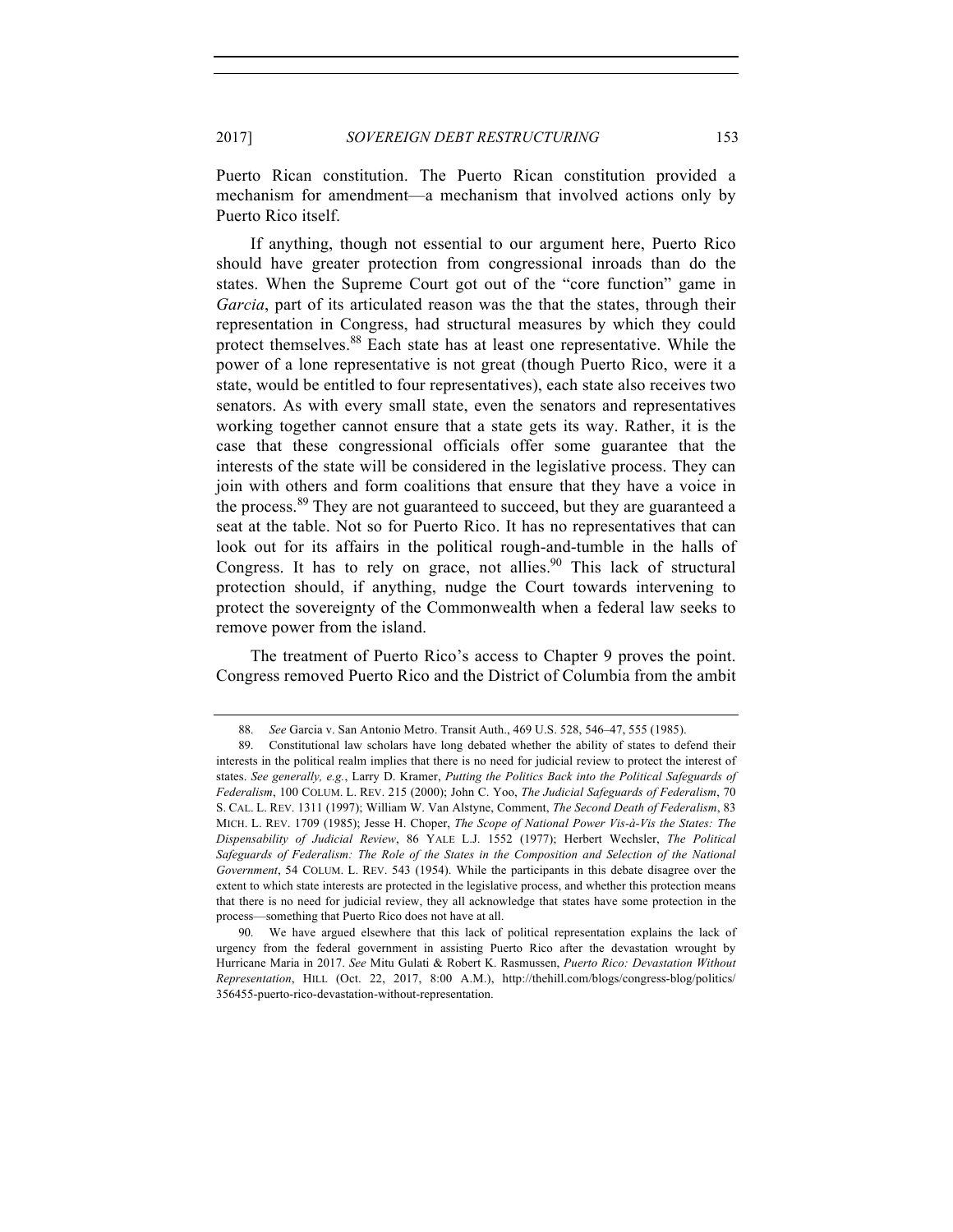of Chapter 9 in  $1984<sup>91</sup>$  It is difficult to imagine such action being taken if Puerto Rico had voting representation in Congress. Its representatives could have lobbied their fellow representatives and could well have put together a coalition to block the measure. There does not seem to have been a great groundswell of enthusiasm for removing the availability of Chapter 9 for Puerto Rico's municipalities; a small bit of organized resistance might well have stopped the effort.

One can find other statements around the creation of the Puerto Rican constitution, however, suggesting that at least some thought that Congress retained plenary power over Puerto Rico, undiminished in any way.<sup>92</sup> These statements, if credited, suggest that the act of creating the constitution was simply a way to put a process in place by which Puerto Rico could govern itself, though it would always be subject to overrule by the federal government.<sup>93</sup> One reason why this debate remains unresolved is that Congress has not made any attempt to unilaterally alter the Puerto Rican constitution since giving its consent in 1952.

Moreover, as Gary Lawson and Robert Sloane have pointed out, if Puerto Rico remains a territory, many features of the current arrangement would likely be unconstitutional.<sup>94</sup> Most prominently, the official in charge of Puerto Rico would seem to be an officer of the United States.<sup>95</sup> As such, he would have to be appointed by the President and confirmed by the Senate.<sup>96</sup> In fact, the governor of Puerto Rico, like the governor of every state in the Union, is elected by the citizenry.<sup>97</sup>

In 2016, a few weeks before its decision in *Franklin*, the Supreme Court reaffirmed that Puerto Rico is not the same for all constitutional purposes as a state. In *Puerto Rico v. Sánchez Valle*, Puerto Rico had filed a criminal action against Luiz Sánchez Valle for illegally selling firearms in violation of the Puerto Rico Arms Act of 2000.<sup>98</sup> The federal government then brought federal charges against him based on the same conduct. The

<sup>91.</sup> *See supra* note 29 and accompanying text.

<sup>92.</sup> *See, e.g.*, S. REP. NO. 81-1779, at 3 (1950) ("The measure [Pub. L. 600] would not change Puerto Rico's fundamental political, social, and economic relationship to the United States."); H.R. Rep. No. 81-2275, at 3.

<sup>93.</sup> *See* Keitner, *supra* note 10, at 85 ("Because Congress would always have the last word on Puerto Rico's status, the legacy of conquest circumscribed the principle of consent both structurally and symbolically.").

<sup>94.</sup> *See generally* Gary Lawson & Robert D. Sloane, *The Constitutionality of Decolonization by Associated Statehood: Puerto Rico's Legal Status Reconsidered*, 50 B.C. L. REV. 1123 (2009).

<sup>95.</sup> *Id.* at 1167–68.

<sup>96.</sup> *Id.* at 1172.

<sup>97.</sup> *Id.* at 1147.

<sup>98.</sup> Puerto Rico v. Sánchez Valle, 136 S. Ct. 1863, 1865 (2016).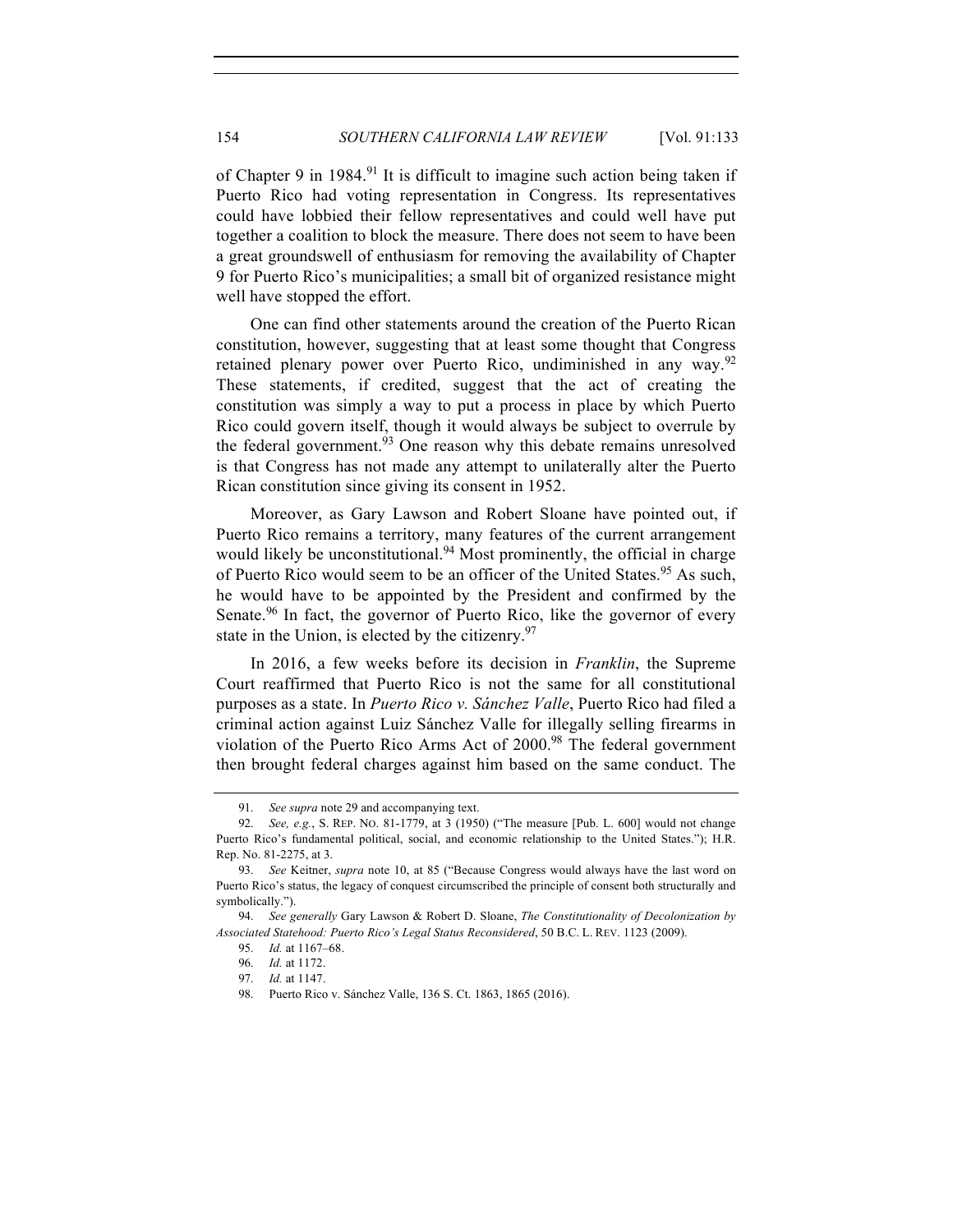defendant reached a plea agreement with the federal authorities while the case brought by Puerto Rican officials was still pending.<sup>99</sup> Sánchez Valle then moved to dismiss the case brought by the Puerto Rican authorities, arguing that convicting him would expose him to double jeopardy, in violation of the Fifth Amendment.<sup>100</sup>

Puerto Rico attempted to continue its prosecution by invoking the dual sovereign doctrine.<sup>101</sup> Under the dual sovereign doctrine, the federal government and the appropriate state government can prosecute an individual for the same activity and not run afoul of the Double Jeopardy Clause.<sup>102</sup> The theory is that while the act is the same, the crimes are distinct —one is against the federal sovereign, and one is against the state sovereign. Puerto Rico argued here that one crime was against the federal sovereign, and one was against Puerto Rico. The Court rejected this argument and held that the Commonwealth could not maintain a separate prosecution.<sup>103</sup>

The Court recognized that, in the dual sovereign context, "'sovereignty' . . . does not bear its ordinary meaning."<sup>104</sup> Rather, the Court's jurisprudence on the dual sovereign issue requires it to look to the source of the power to criminalize. To the extent that the power to criminalize comes from distinct sources, the two prosecutions can go forward.<sup>105</sup> With states and Indian tribes, they have that power apart from the federal government.<sup>106</sup> Their sovereignty preexists that of the federal government. In Puerto Rico's case, however, the power to enact criminal laws was given to it by the federal government. Congress authorized Puerto Rico to adopt its constitution, and the prosecution at issue derives its legitimacy from that constitution. Since the *ultimate* source of the power was the federal government, such power could not originate from Puerto  $Rico.<sup>107</sup>$ 

The Court's analysis supports our argument. The Court went out of its way to emphasize that the Commonwealth enjoyed many if not all

| 99.              | Id.                      |
|------------------|--------------------------|
| 100.             | <i>Id.</i> at 1869.      |
| 101              | <i>Id.</i> at 1869.      |
| 102              | <i>Id.</i> at 1871.      |
| 103 <sub>1</sub> | <i>Id.</i> at 1876–77.   |
| 104.             | <i>Id.</i> at 1870.      |
| 105.             | <i>Id.</i> at 1871.      |
| 106.             | <i>Id.</i> at 1872.      |
|                  | 107. <i>Id.</i> at 1875. |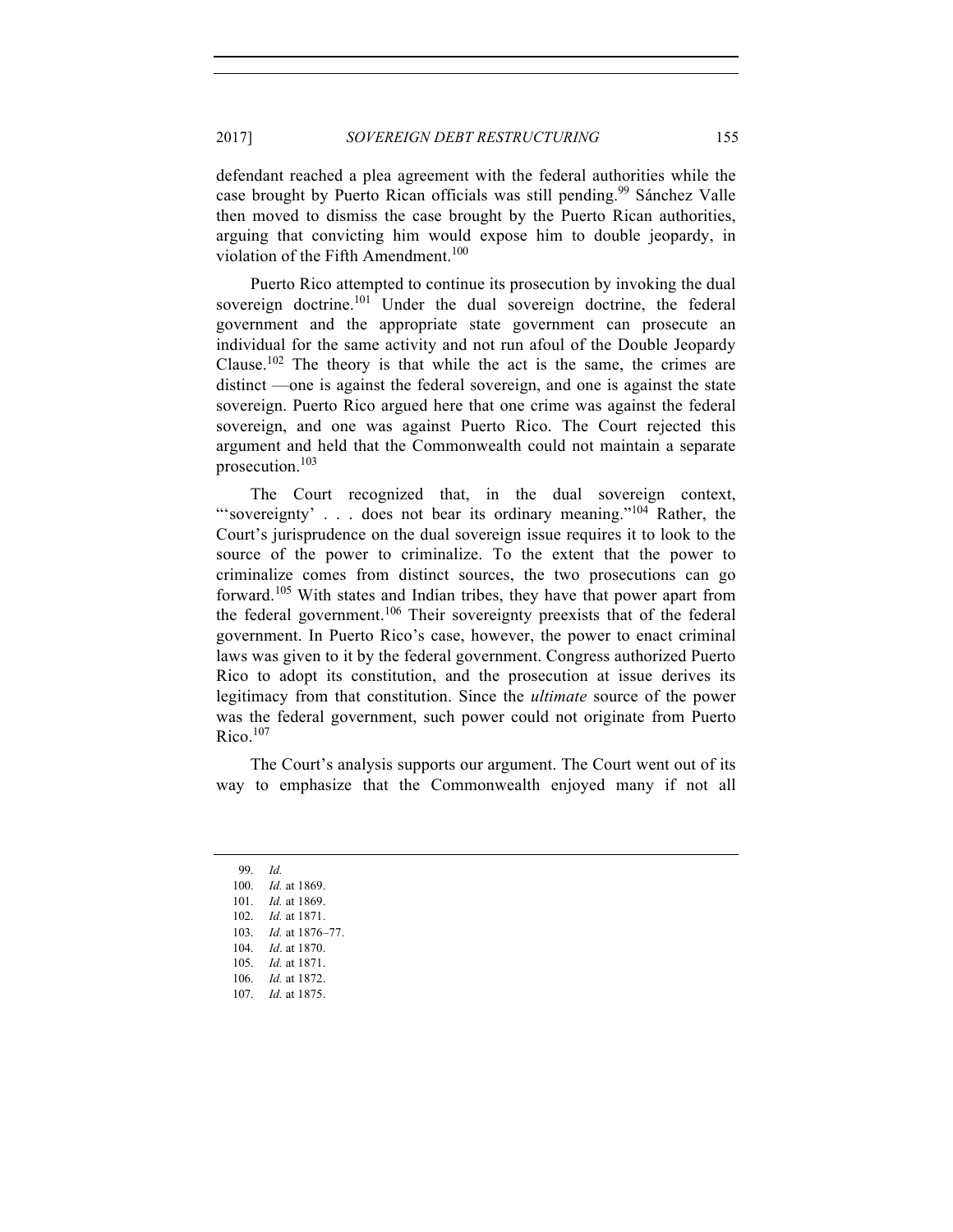attributes of sovereignty.<sup>108</sup> What was critical to the double jeopardy analysis was the historical source of that sovereignty: from where did Puerto Rico get the power to enact its criminal laws? After the *Insular Cases,* it was clear that all power lay with Congress. Whatever power Congress transferred to Puerto Rico, even if this power was a one-way transfer of sovereignty, it remained the case that this power originated with the federal government. That being the case, the dual sovereign doctrine did not apply, and Puerto Rico could not maintain its action against Sánchez Valle. This analysis is consistent with an understanding of Puerto Rico's current sovereignty as—once transferred by Congress—including the attributes of state sovereignty involving the power to issue and restructure debt.

The real question, left untouched by *Sánchez Valle*, is whether, having transferred sovereignty to Puerto Rico by authorizing its constitution, Congress may subsequently diminish or retract specific aspects of the conferred sovereignty in ways that it cannot for the states. One can infer that the Supreme Court is aware of this issue from its repeated efforts at ducking it. For example, in *Examining Board of Engineers, Architects and Surveyors v. Flores de Otero*, the issue was whether a Puerto Rico law violated the Constitution's guarantee of Equal Protection (it did).<sup>109</sup> But there are two routes by which the Equal Protection Clause can apply. Under the Fourteenth Amendment, the Equal Protection Clause by its terms applies to states.<sup>110</sup> To the extent that one views the Commonwealth as a new type of entity, somewhere between a territory and a state, it may well be akin to a state for Fourteenth Amendment purposes. On the other hand, for territories like the District of Columbia, the Equal Protection constraint on government action applies via the Fifth Amendment's Due Process Clause. The Court expressly declined to identify which clause was at issue, noting that the law in question would run afoul of either.<sup>111</sup>

<sup>108.</sup> *Id.* at 1874 ("Puerto Rico today has a distinctive, indeed exceptional, status as a selfgoverning Commonwealth."); *id*. ("[The drafting and passage of Puerto Rico's constitution] were of great significance – and, indeed, made Puerto Rico 'sovereign' in one commonly understood sense of that term. As this Court has recognized, Congress in 1952 'relinquished its control over [the Commonwealth's] local affairs[,] granting Puerto Rico a measure of autonomy comparable to that possessed by the States.'") (quoting Examining Bd. of Eng'rs, Architects & Surveyors v. Flores de Otero, 426 U.S. 572, 597 (1976)). *See also* Rodriguez v. Popular Democratic Party, 457 U.S. 1, 8 (1982) ("Puerto Rico, like a state, is an autonomous political entity, 'sovereign over matters not ruled by the Constitution' . . . .") (quoting Calero-Toledo v. Pearson Yacht Leasing Co., 416 U.S. 663, 673 (1974)).

<sup>109.</sup> *Flores de Otero*, 426 U.S. at 600–01.

<sup>110.</sup> U.S. CONST. amend. XIV, § 1.

<sup>111.</sup> *Flores de Otero*, 426 U.S. 572 at 600.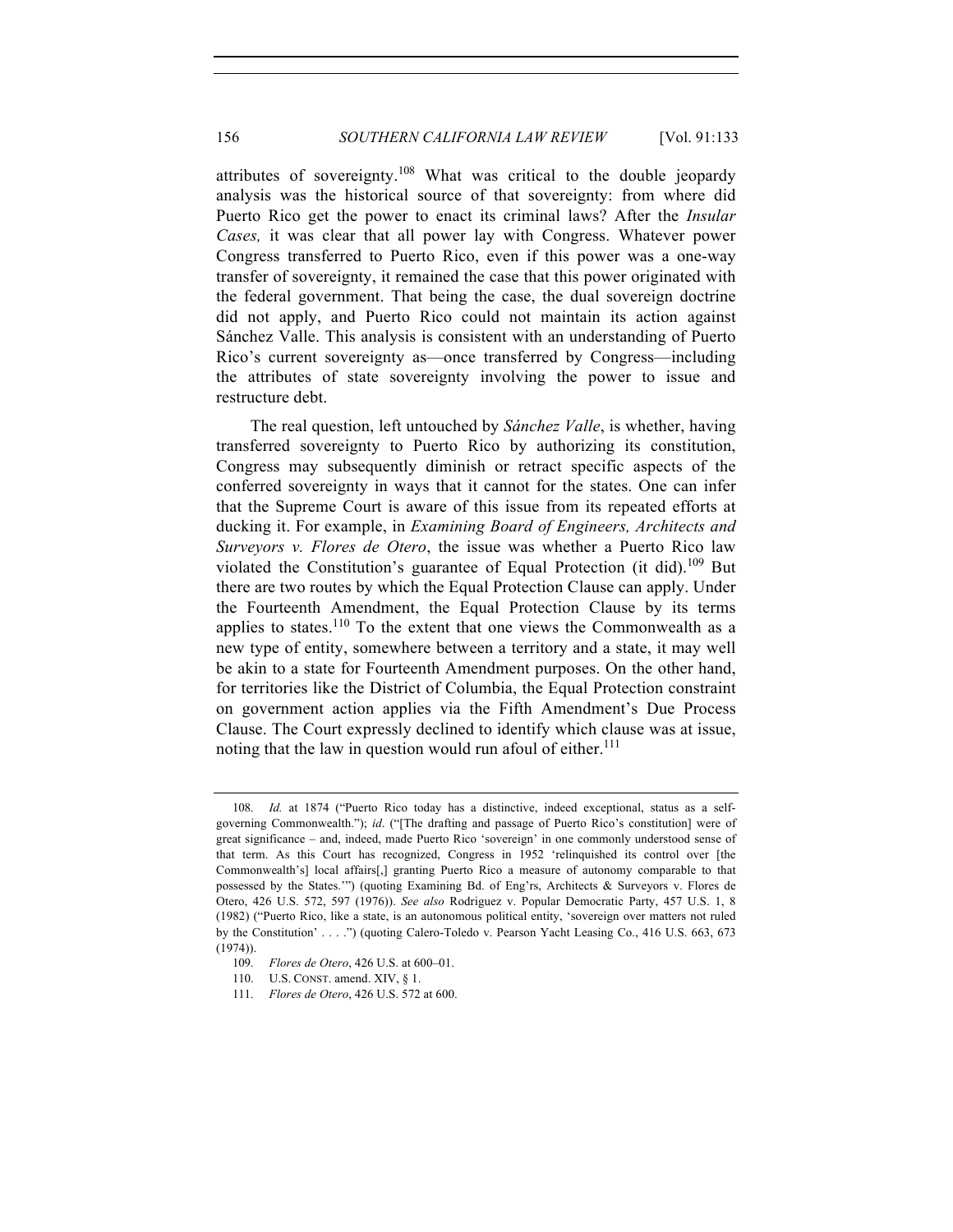#### 2017] *SOVEREIGN DEBT RESTRUCTURING* 157

Similarly, the Court has never addressed whether the Contracts Clause, which applies only to states, applies to Puerto Rico as well.<sup>112</sup> In *Sánchez Valle,* the Court noted that since both parties agreed that the Double Jeopardy Clause applied to Puerto Rico, it was not going to consider the question.<sup>113</sup> Indeed, if Puerto Rico were to be treated as a state for part of the Constitution other than the idiosyncratic dual sovereign doctrine, it would appear that treating Puerto Rico differently than states would be unconstitutional. The Bankruptcy Clause of the Constitution provides that "[t]he Congress shall have Power To ... establish ... uniform Laws on the subject of Bankruptcies throughout the United States."<sup>114</sup> Congress cannot pass one set of bankruptcy laws for municipalities in Illinois and a different set for those in California. By the same token, to the extent that Puerto Rico is part of the United States, the exclusion of Puerto Rico from the protections of Chapter 9 runs afoul of the uniformity requirement.

We want to emphasize that our analysis does not rest solely on the fact that Puerto Rico's citizens voted for a constitution. In the nineteenth century, many United States territories enacted constitutions.<sup>115</sup> While these constitutions may have held sway over the local citizens, no one thought that they altered the territory's relationship with the federal government. Indeed, it would be odd to argue that any political entity could act unilaterally and in so doing claim for itself power that otherwise rests in Congress.

Rather, our argument focuses on the role of Congress in the creation. Puerto Rico was invited by Congress to draft a constitution. Indeed, Congress required that the Puerto Rican constitution guarantee a republican form of government. The U.S. Constitution, of course, requires the United States (interpreted by the Court to mean Congress)<sup>116</sup> to guarantee that all states have such a form of government. There is no such requirement that Congress ensure republican government in the territories.<sup>117</sup> Congress's

<sup>112.</sup> The First Circuit applied the Contracts Clause to Puerto Rico in *United Automobile, Aerospace, Agricultural Implement Workers of America International Union v. Fortuno*, 633 F.3d 37, 41 (2011), but a footnote states that the Puerto Rican government conceded that the Contracts Clause applied to it. *Id.* at n.3.

<sup>113.</sup> Puerto Rico v. Sánchez Valle, 136 S. Ct. at 1870 n.1.

<sup>114.</sup> U.S. CONST. art. I, § 8.

<sup>115.</sup> *See, e.g.*, GARY LAWSON & GUY SEIDMAN, THE CONSTITUTION OF EMPIRE: TERRITORIAL EXPANSION AND AMERICAN LEGAL HISTORY 154 (2004).

<sup>116.</sup> *See* Luther v. Borden, 48 U.S. 1, 42 (1849).

<sup>117.</sup> Baker v. Carr, 369 U.S. 186, 226 (1962) ("[The Court] has pointed out that Congress is not required to establish republican government in the territories before they become States, and before they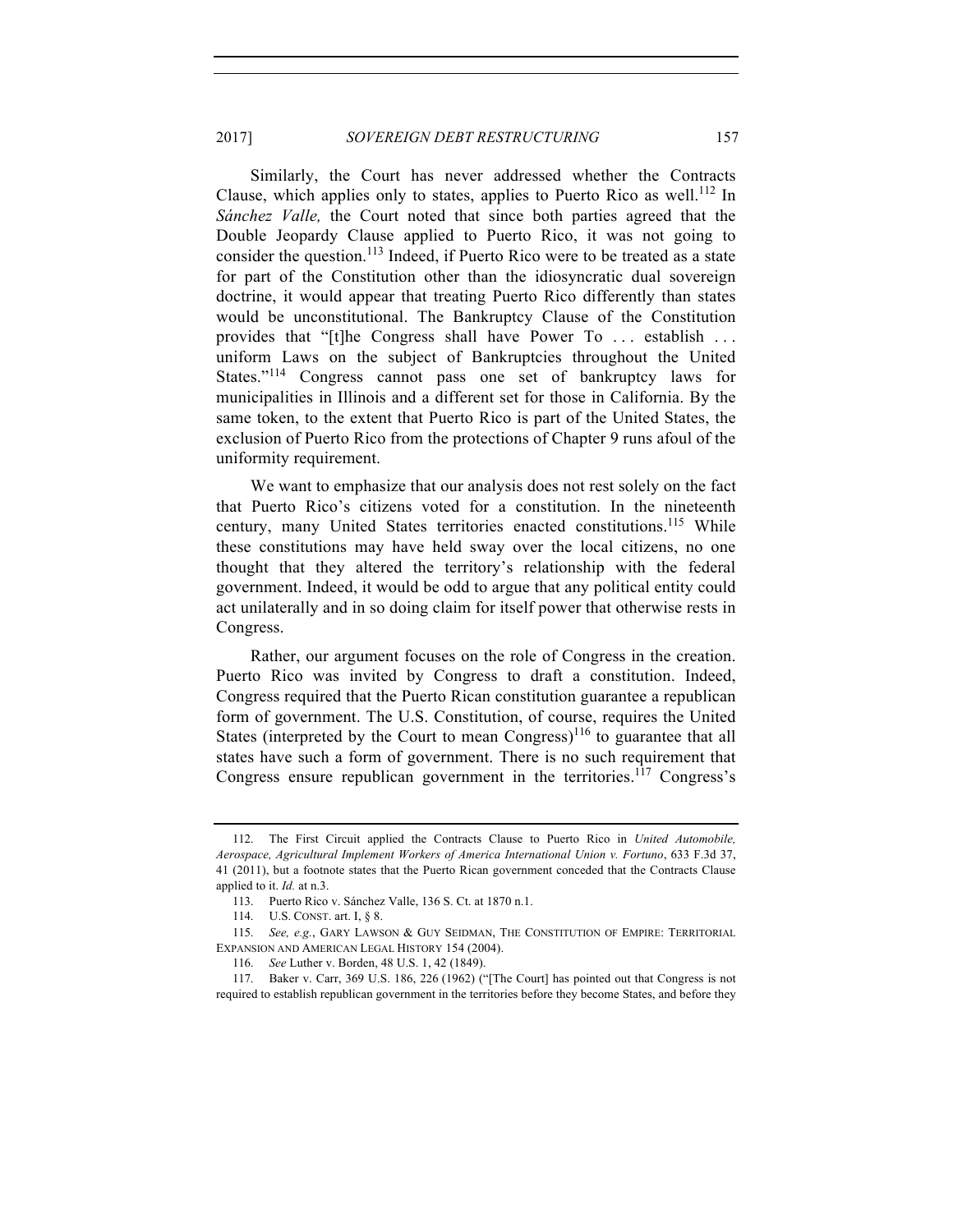insistence on that requirement in the constitution that it was authorizing Puerto Rico to adopt is consistent with an investiture of sovereignty similar to statehood. We view the act "in the nature of a compact," by which Congress brought the Puerto Rican constitution into being, as the transfer of sovereignty over the island from Congress to Puerto Rico.<sup>118</sup>

International law supports this interpretation. As noted earlier, among the United States' commitments to the United Nations was that it was going to divest itself of its colonies. Indeed, as the House and Senate reports cited earlier suggest, the United States committed to setting an example for other colonial powers in terms of willingness to grant selfgovernance rights to former colonies such as Puerto Rico.<sup>119</sup> (Beginning in 1946, the United Nations had viewed the U.S.-Puerto Rico relationship as one in which the latter was a colony.<sup>120</sup>) The United States government, however, represented to the United Nations that the creation of the Puerto Rican constitution decolonized Puerto Rico.<sup>121</sup> These statements would be inconsistent with the assertion that the United States retained plenary power over the island.<sup>122</sup>

To be sure, some have argued that Congress could not give away any of its power. For these scholars, the Constitution, when it comes to relationships with the federal government, contemplates only a limited number of possibilities.<sup>123</sup> It is similar to the *numerus clausus* principle in property law.<sup>124</sup> For these scholars, the Constitution identifies and limits the type of relationships other political units can have vis-à-vis the federal government. A political unit can be a state, it can be a territory, it can be an

124. Thomas W. Merrill & Henry E. Smith, *Optimal Standardization in the Law of Property: The*  Numerus Clausus *Principle*, 110 YALE L.J. 1, 3–4 (2000).

have attained a sufficient population to warrant a popularly elected legislature.") (citing Downes v. Bidwell, 182 U.S. 244, 278–79 (1901) (dictum)).

<sup>118.</sup> Act to Provide for the Organization of a Constitutional Government by the People of Puerto Rico, Pub. L. No. 81-600, 64 Stat. 319 (1950) (codified as amended in scattered sections of 48 U.S.C.). The only other territory that has received an equivalent transfer of sovereignty is the Northern Mariana Islands. *See* H.R. REP. 104-856, at 2–3 (1996).

<sup>119.</sup> *See supra* text accompanying notes 83–85.

<sup>120.</sup> *See* G.A. Res. 66 (I), at 124–25 (Dec. 14, 1946).

<sup>121.</sup> *See, e.g.*, 1953 Memorandum, *supra* note 86, at 585 (stating that Puerto Rico has achieved "the full measure of self-government"); *id.* at 587 ("Congress has agreed that Puerto Rico shall have, under [its] Constitution, freedom from control or interference by the Congress in respect of internal government and administration.").

<sup>122.</sup> These representations to the international community, others have argued, have legal implications. *See Lawson & Sloane, <i>supra* note 94, at 1155 ("[I]t is well established that a State may, by repeated, public representations intended to induce reliance on the part of other States . . . bind itself unilaterally").

<sup>123.</sup> *See* T. ALEXANDER ALEINIKOFF, SEMBLANCES OF SOVEREIGNTY: THE CONSTITUTION, THE STATE, AND AMERICAN CITIZENSHIP 89–90 (2002); Lawson & Sloane, *supra* note 94, at 1127.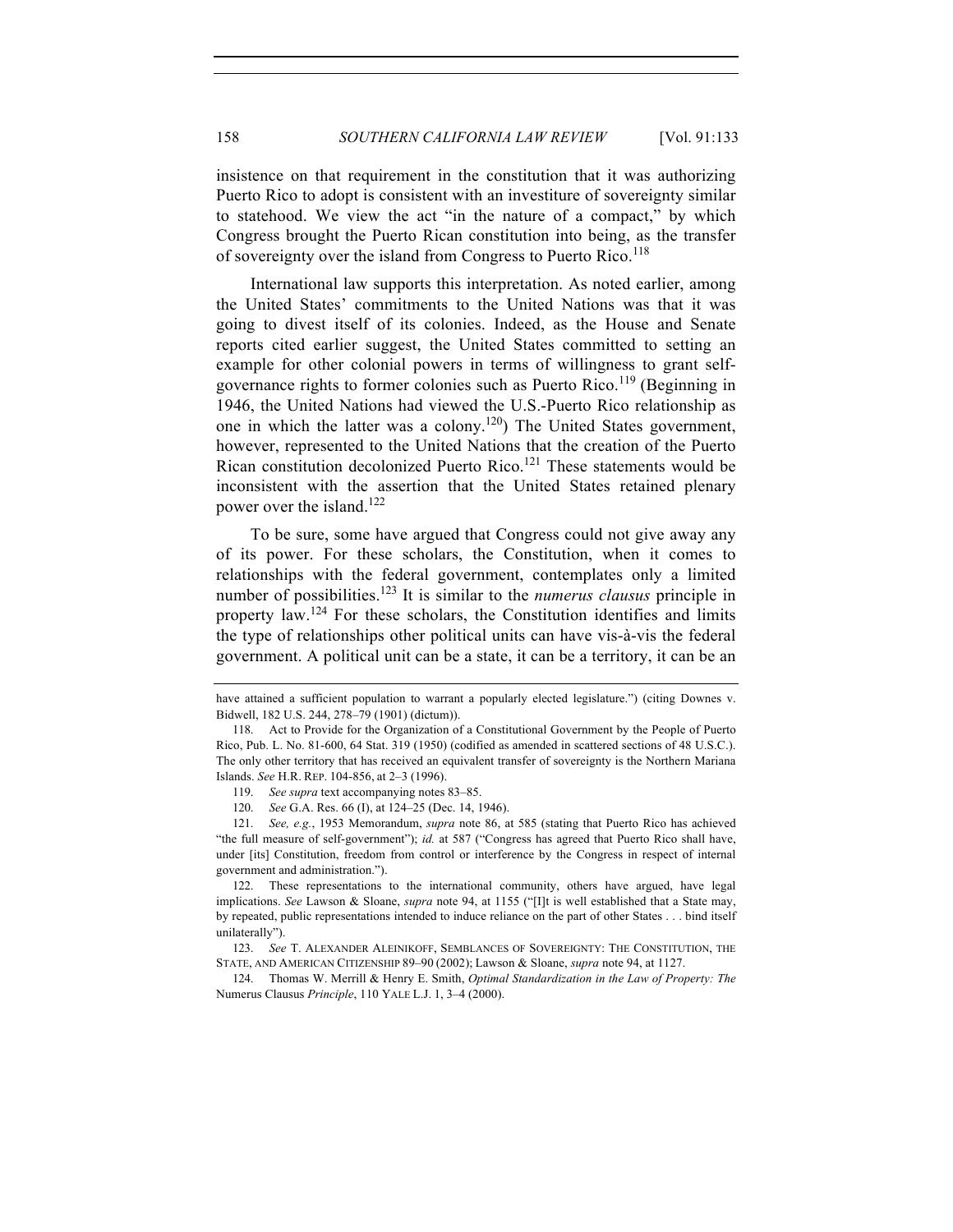Indian tribe, or it can be a foreign nation. That is all that the Constitution mentions, and that is all that there is. All agree that Puerto Rico is not a state, an Indian tribe, or a foreign nation; ergo, it must be a territory. To the extent that one finds this argument persuasive—and we do not—it ends the inquiry. Congress would have plenary power over Puerto Rico, and it could not object to Congress both barring it from enacting an insolvency regime and at the same time putting nothing in its place.

Yet another reading of the United States Constitution, however, is possible—and we think more plausible in the modern era. Congress began with plenary power over the territory. The act of working with the citizens of Puerto Rico to create a constitution was akin to an Ackermanian constitutional moment.<sup>125</sup> It was a fundamental alteration in the relationship between the United States and Puerto Rico. By putting in place a mechanism, in the nature of a compact, that led to the establishment of the Constitution, Congress ceded part of its former plenary power to the citizens of Puerto Rico. Consistent with the commitment of the United States to a world that had put the legacy of colonialism behind it, there were to be no more colonies with second-class status. The original states began with total sovereignty and ceded some of that to create the federal government. Here, the process is the converse. Congress started with total sovereignty and then transferred some to Puerto Rico.

The Constitution directs that Congress may add new states into the Union,<sup>126</sup>, and when those new states arise from former territories, then Congress is in effect transferring sovereignty that it once held to the new states. Those new states then gain new status under the Constitution, including the protection of their sovereignty from incursion by Congress under the Tenth Amendment. What happened to Puerto Rico in 1952 represents a portion of that process having occurred. While not ending in full statehood, it involved a constitutional change in status and a profound alteration of relationship between the federal government and Puerto Rico. Sovereignty once yielded, particularly though an agreement to share governance, cannot be clawed back through unilateral action.

Since 1952, Congress has maintained a relationship with Puerto Rico

<sup>125.</sup> *See generally* Bruce A. Ackerman, *The Storrs Lectures: Discovering the Constitution*, 93 YALE L.J. 1013 (1984). Of course, one does not have to ascribe to this particular vision of constitutional law to endorse the proposition that Congress is free to create types of entities in addition to those expressly mentioned in the Constitution. Any version of a living Constitution will suffice. Indeed, even an originalist could agree with our point, so long as she did not find in the Constitution an intent to limit congressional flexibility on this score.

<sup>126.</sup> U.S. CONST. art. IV, § 3.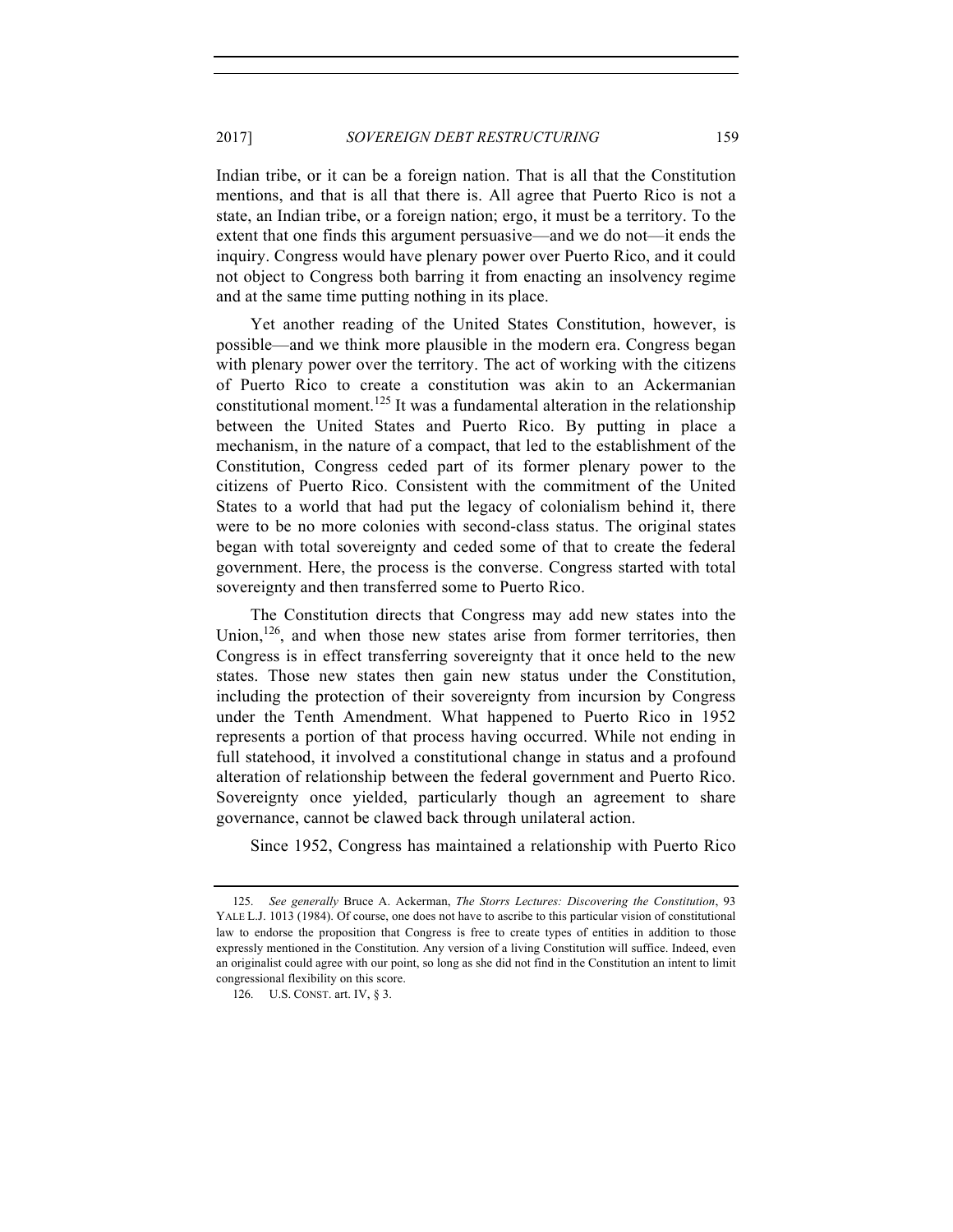similar to what it has with the states. Federal laws applicable to the nation can override local laws, as with all states. But Congress has not used its powers to legislate for Puerto Rico specifically. That power was ceded to the Puerto Rican government.

To the extent that Congress did irrevocably transfer sovereignty to Puerto Rico, it is beyond peradventure that part of what was transferred was the ability to tax its own citizens. Article six of the Puerto Rican constitution, which, again, was approved by Congress, expressly provides that the legislature can levy taxes. As per *Asbury Park*, the power to tax contains the power to create a debt restructuring scheme. If Congress cannot prevent a state from enacting a restructuring regime without offering an alternative, the same is true in the case of Puerto Rico.<sup>127</sup>

#### **CONCLUSION**

Puerto Rico has operated since 1952 in an uncomfortable place in our federal system. It is not a state, yet to call it a territory would be to ignore the combined efforts of Puerto Rico and the United States to remove its colonial status. Puerto Rico, it seems to us, may not have the structural protections of the fifty states, but it does have a degree of sovereignty unlike that of a colony or a territory. To quote President Truman's message to Congress on the new relationship between Puerto Rico and the United States, issued while submitting the Puerto Rican draft constitution for congressional approval:

The Commonwealth of Puerto Rico will be a government which is truly by the consent of the governed. No government can be invested with a higher dignity and greater worth than one based upon the principle of consent. The people of the United States and the people of Puerto Rico are entering into a new relationship that will serve as an inspiration to all who love freedom and hate tyranny.<sup>128</sup>

That modicum of inherent power that was granted to Puerto Rico includes the power to tax and, with that, the power to enact its own restructuring scheme for its municipalities. Congress can take that power away so long as it provides an alternative. It cannot, however, consign

<sup>127.</sup> At a minimum, this implies that when Congress created the netherworld, it should have done so with greater clarity. It clearly was not inadvertent that Congress removed Puerto Rico from the definitional section. Given that there is no evidence whatsoever behind this action, it is impossible to know whether Congress thought that it was leaving Puerto Rico defenseless. At a minimum, given the quasi-state-like status that Puerto Rico has today, the Court should require Congress to speak clearly when it wants to treat Puerto Rico worse than a state. It should not be allowed to invade the traditional government functions without a clear indication that that was its intent.

<sup>128.</sup> *See* 98 CONG. REC. 4228 (1952) (message from Pres. Truman).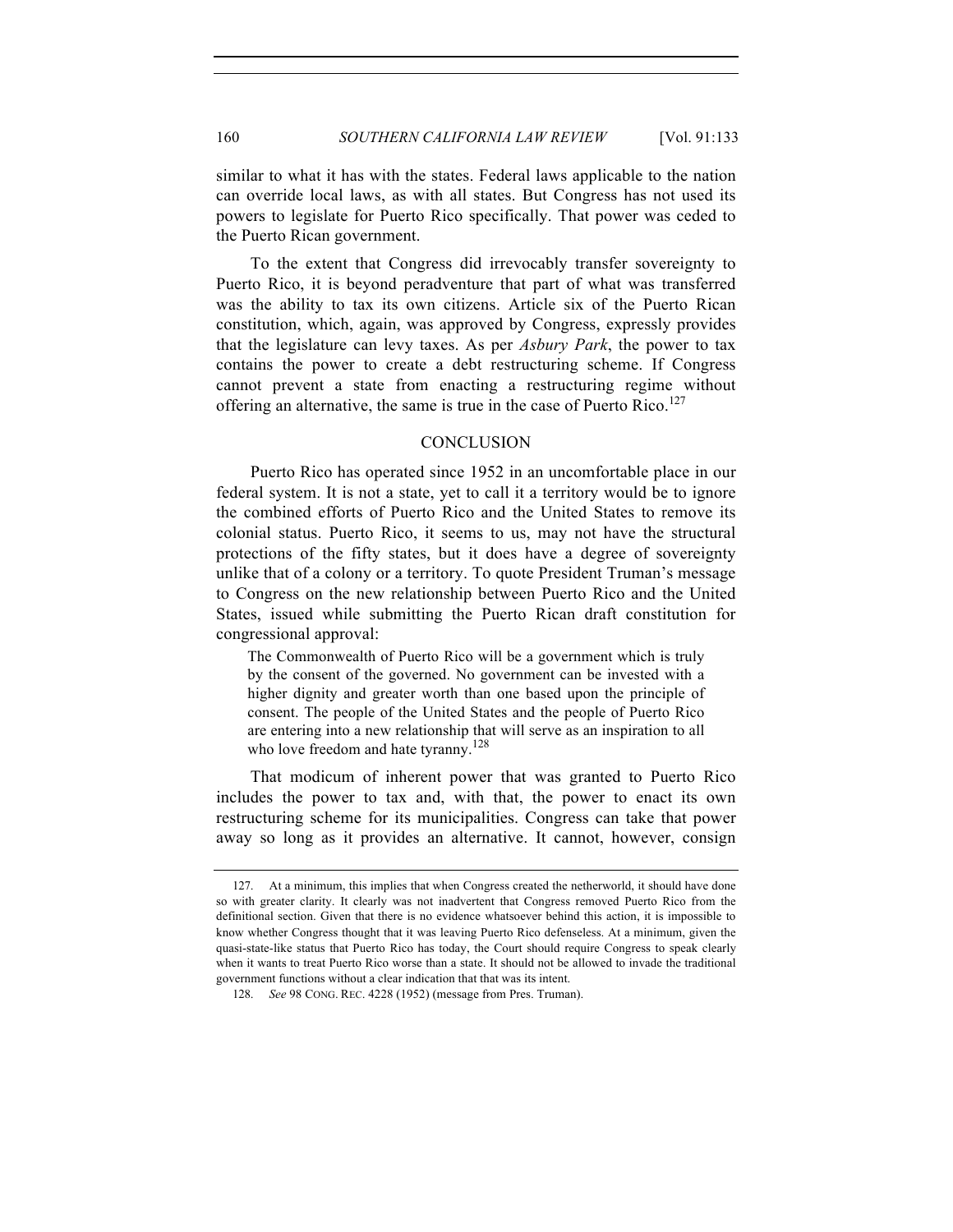## Puerto Rico to the netherworld.

Indeed, to the extent that states can enact their own restructuring regimes, Puerto Rico is free to do so as well.